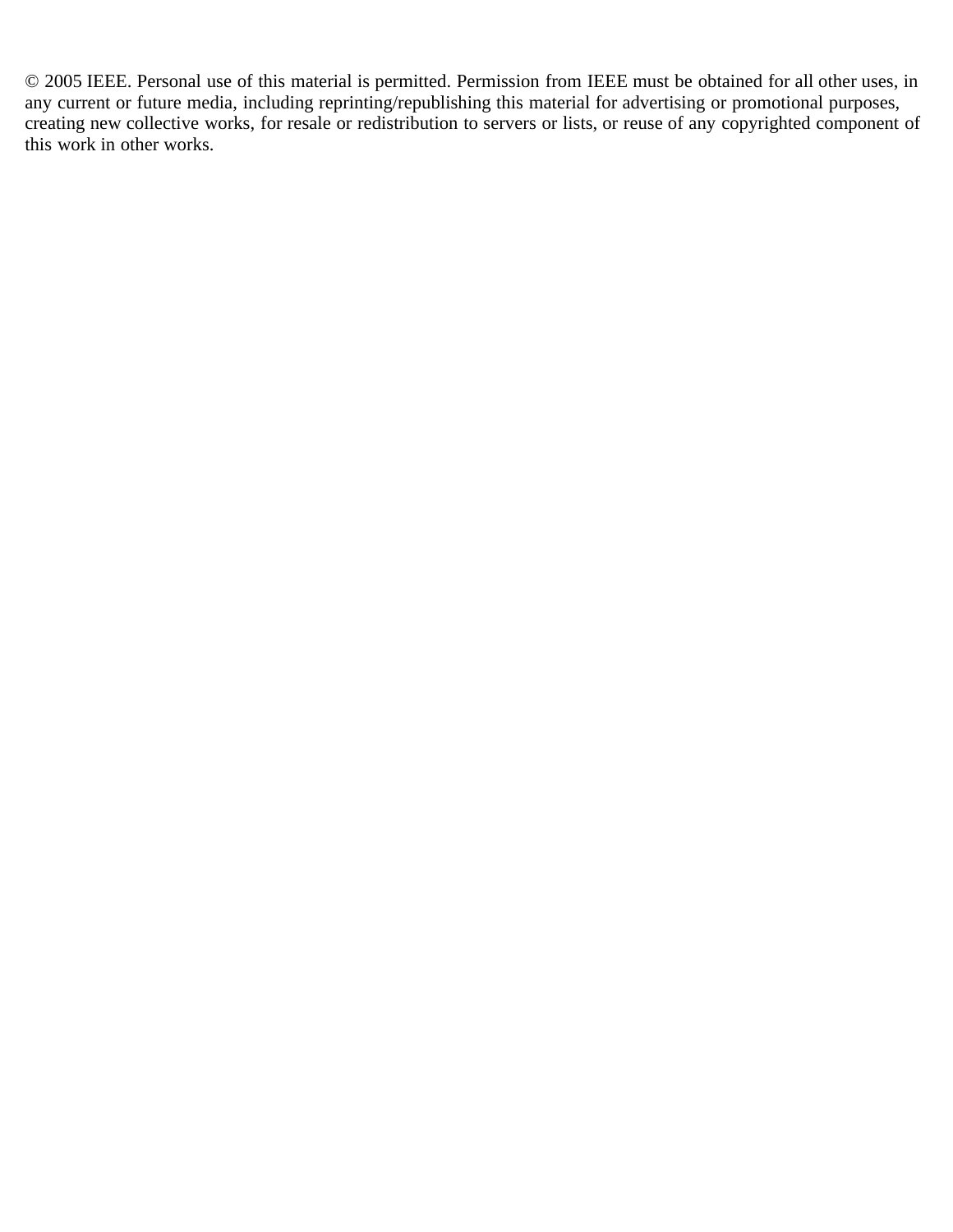# **Efficient selection of discriminative genes from microarray gene expression data for cancer diagnosis**

D. Huang, Tommy W. S. Chow, Eden W. M. Ma, Jinyan Li\*

Abstract – A new mutual information (MI) based feature selection method to solve the so-called *large p & small n* problem experienced in a microarray gene expression based data is presented. First, a grid based feature clustering algorithm is introduced to eliminate redundant features. A huge gene set is then greatly reduced in a very efficient way. As a result, the computational efficiency of the whole feature selection process is substantially enhanced. Second, MI is directly estimated using quadratic MI together with Parzen window density estimators. This approach is able to deliver reliable results even when only a small pattern set is available. Also, a new MI based criterion is proposed to avoid the highly redundant selection results in a systematic way. At last, attributed to the direct estimation of MI, the appropriate selected feature subsets can be reasonably determined.

Keywords – Cancer diagnosis, Feature selection, Grid based redundancy elimination, Microarray gene expression data, Quadratic mutual information.

#### **1. INTRODUCTION**

Microarrays are a powerful biotechnological means because they are able to record the expression levels of thousands of genes simultaneously. Through hybridizing the fluorescent DNA probe of an examined sample with that of a reference cell, the mRNA levels of the genes in the examined sample are obtained. Since the mRNA levels are roughly related to the amount of protein product, the obtained microarray result can be used to express the "state" of the examined sample. Details about the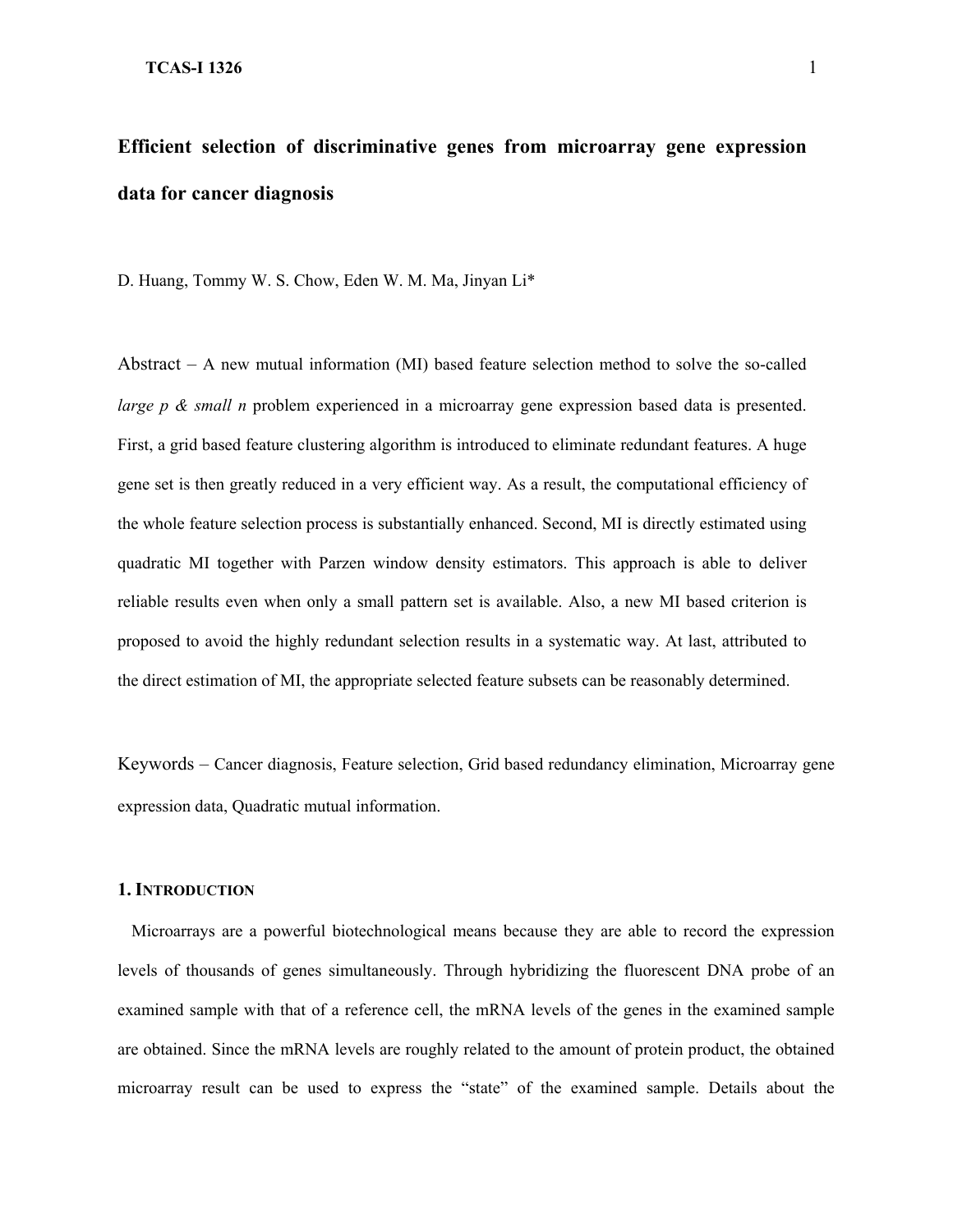hybridization of cDNA and monitoring of gene expression can be referred in [25]. Generally, different cells or a cell under different conditions yield different microarray results. The comparisons of microarray results between normal and cancer cells can thus provide the important information of cancer diagnosis and treatment [1-6]. Among a large amount of genes encoded in the microarray gene expression data, only a very small fraction of them are informative for a certain task. A very challenging task arises as a result – how to select the most useful features (genes) for performing data analysis such as diagnosis, prognosis, subtype classification of a heterogeneous disease and understanding of a gene network [1, 6]. This selection procedure is important and sometimes necessary because of two main reasons. First, it is impossible for biologists or physicians to examine the whole feature space (e.g. the genes in human genome) in the laboratory experiments at one time. Thus, it is necessary to recommend a small fraction of the features by using computational algorithms. Second, it is widely known that taking many irrelevant features into account amid the course of classification will increase the dimensionality of the problem, and thus results an unnecessary computational difficulties and additional noise.

Currently, various statistic or machine learning methods have been developed for gene selection [\[1,](#page-16-0) 4- 8]. For example, in [1], Golub et al proposed a classical scheme in which features were ranked according to their linear discriminant ability with an assumption that features are orthogonal to each other. In [6], several developed techniques, including correlation, principle component analysis (PCA), discriminant analysis (DAV) and self-organizing maps (SOMs), are employed to reduce the feature set. In [7], SVM RFE recursively reduces a given feature set according to the parameters of the built linear SVM models. In [8], based on the concept of information gain and Markov Blanket filter, a given feature set is reduced gradually. All these methods are able to determine the feature subsets that can produce promising classification results. But in these methods, users have to determine the number of the selected features in advance. There is, however, no theoretical guideline for this type of determination, and the whole process is rather subjective and experience dependent. For example, in [6],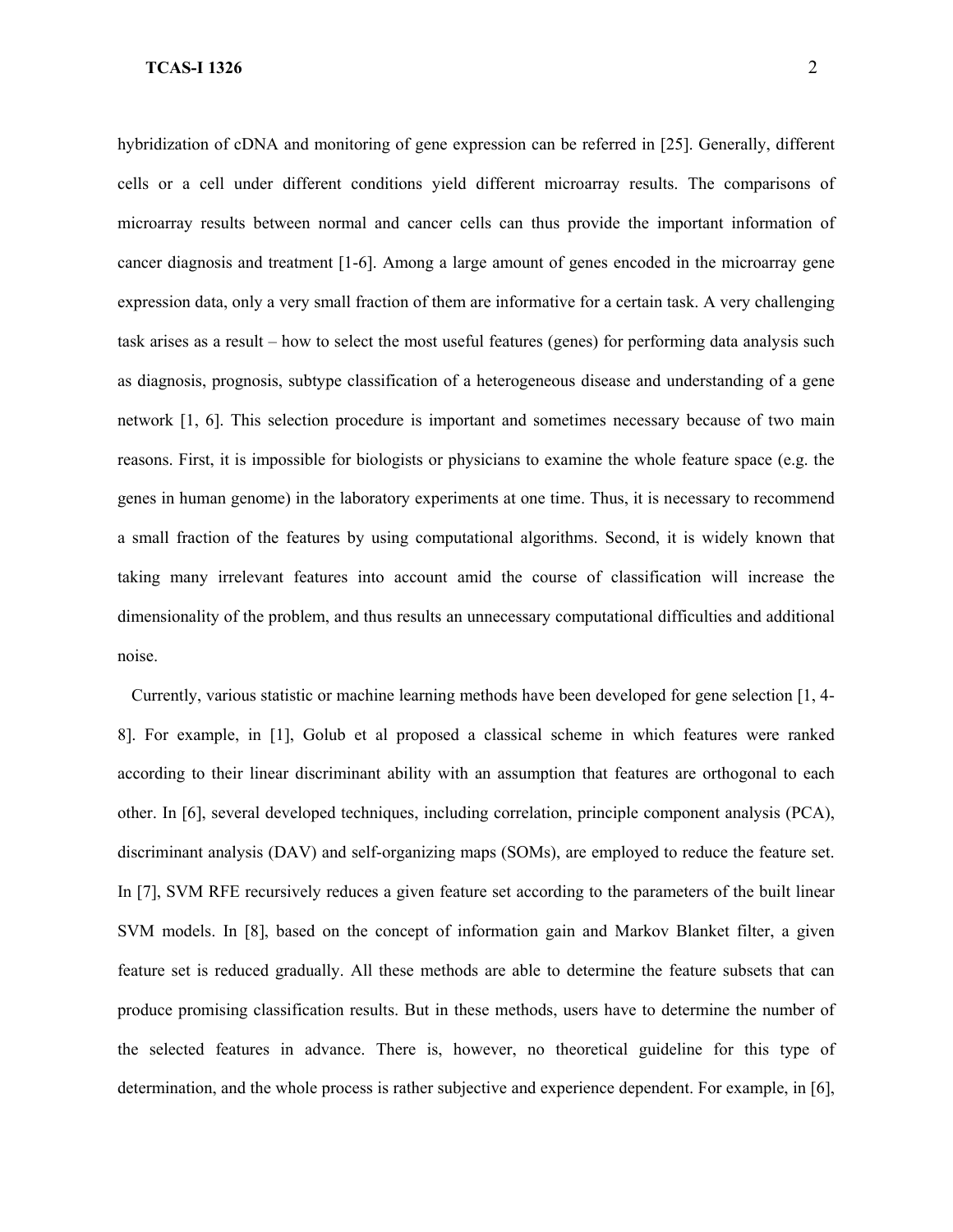all feature selection methods were required to select 50 features. For different datasets, SVM RFE [7] recursively eliminates half of the remaining features. In [8], the top 600 features were left behind for Markov Blanket filter based process in which the size of the finial gene selection results has to be predetermined. All these size-determination strategies appeared to be random and may be wide off the target. Also, different clustering methods are developed for gene selection [26]. This type of methods is generally very computationally demanding because they require determining a large amount of similarity between genes. The determination of the number of clusters (i.e., the number of the selected genes) is also problem dependent and has always been computationally tough. In our study, a mutual information (MI for short) based forward feature selection scheme is considered. Compared with the statistical approaches, MI can reflect the arbitrary relationship between variables. Detailed discussion on MI, especially the advantages of MI over other feature selection criteria, such as consistency and correlation-based feature selection, has been thoroughly discussed and can be referred to [11, 12, 15, 18, 21, 27]. The other reason for us employing MI is that a forward MI based feature selection process can estimate the appropriate number of the selected features, which will be detailed later.

Despite these merits, the computational difficulties and complexity prevent the typical MI based forward feature selection methods [16, 18, 20] from being widely used for handling gene expression data. The computation of MI poses a great difficulty because the conditional probability density functions (pdf) should be correctly estimated prior the integration of these functions. Researchers have tried different ways to address this well-known difficulty [16, 20]. But these methods fell short when one is handling small sample sets that are generally experienced in the microarray type data. In this aspect, theoretical analysis and experimental results are detailed in [19]. Also, it is worth noting that these MI based methods employ a forward feature searching process, in which the computational complexity is  $O(M^2)$ , where M is the number of the given features. Obviously, it is very difficult to apply these methods directly to explore the huge gene space in a microarray type dataset. Thus, there is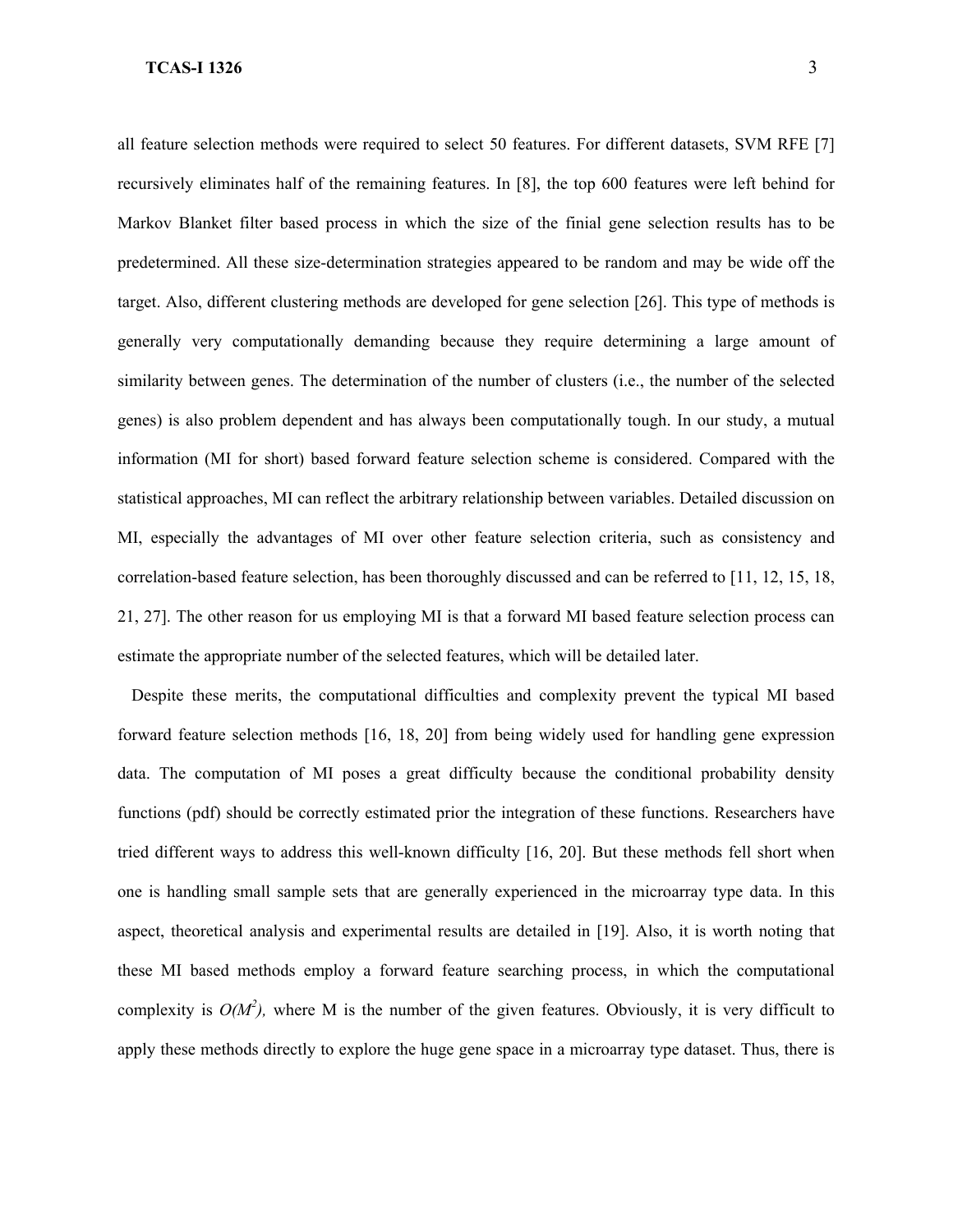a need to develop a special strategy to improve the computational efficiency. Until now, no strategy of this type has been developed in the MI based feature selection schemes.

In this paper, the above difficulties are addressed. As shown in Fig. 1, the proposed methodology, called the quadratic MI based feature selection method using a grid based clustering algorithm (QMIFS-GC for short), consists of two sequential parts:

1) A new supervised grid based algorithm is designed to sort out and discard the highly redundant features. As a result, the computational efficiency of the whole feature selection process is greatly improved without reducing the quality of the selection results.

2) In the MI based forward selection stage, the quadratic MI estimation [12, 19] and Gaussian based probability estimators [13] is employed. With them, MI can be estimated effectively even when only a small pattern set is available. Also, a new MI based criterion is introduced to filter out the redundant features in a fine way. Finally, the direct MI estimation enables us to terminate the selection process at an appropriate point where the selected feature subset has preserved the most essential information of a given feature set.

This paper is organized as follows. The next section gives the background of our study. Then, the feature cluster algorithm and MI based feature selection process of the proposed QMIFS-GC are detailed in section 3 and section 4, respectively. And in Section 5, results are listed. The discussions of these results are given. Finally, the conclusion is drawn in Section 6.

#### **2. BACKGROUND**

#### **2.1 Mutual information**

Shannon's information theory states that the uncertainty of a random variable *C* can be measured by entropy  $H(C)$ . For two variables X and C, the conditional entropy  $H(C | X)$  measures the uncertainty about *C* when *X* is known. The mutual information  $I(X;C)$  measures the certainty about *C* that is resolved by *X*. The relation of  $H(C)$ ,  $H(C|X)$  and  $I(X;C)$  is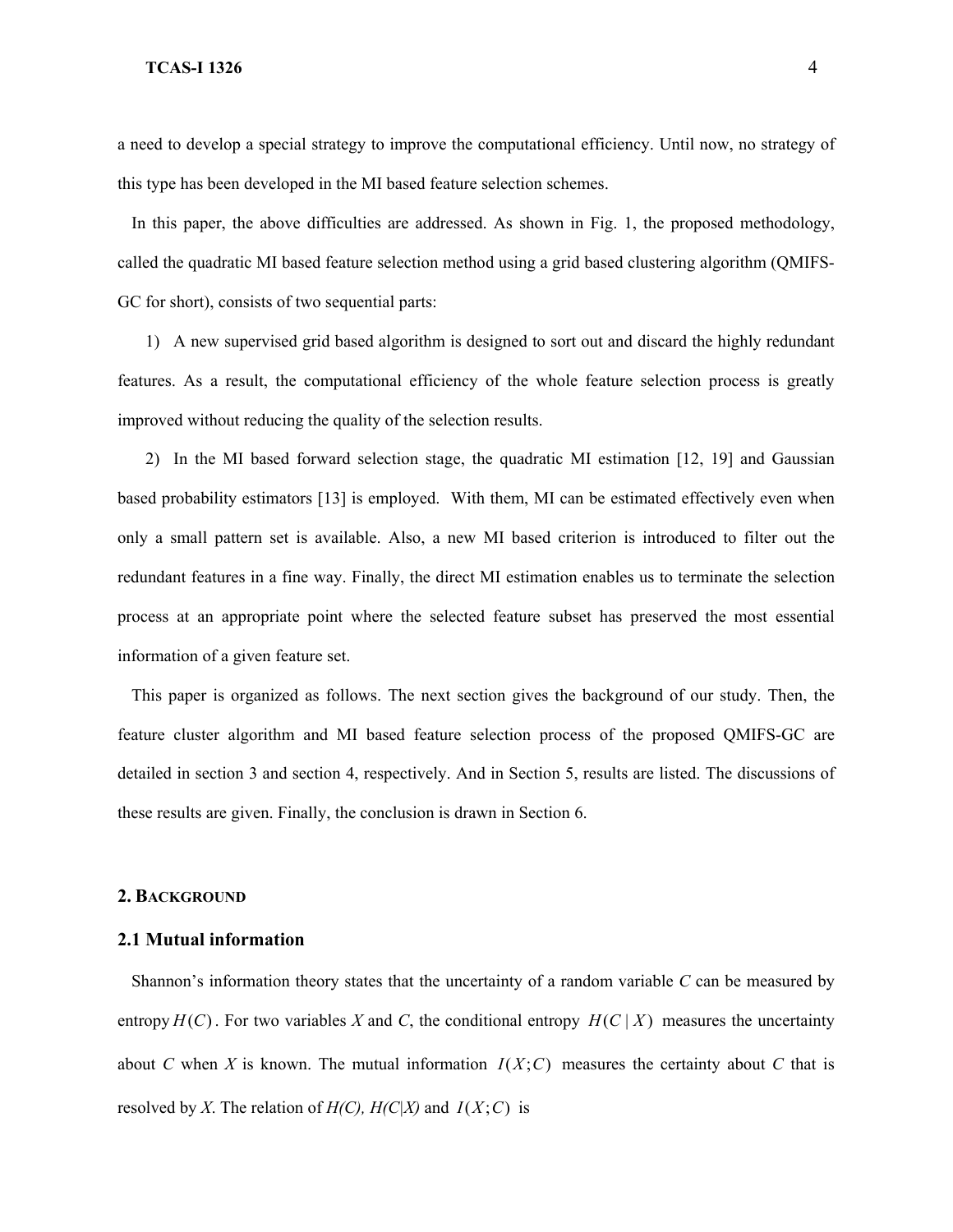$$
H(C) = H(C | X) + I(X; C)
$$
, or, equivalently,  $I(X; C) = H(C) - H(C | X)$ 

The objective of training classification model is to reduce the uncertainty about predictions on class labels *C* for the known observations *X* as much as possible. That is, training classifier increases MI *I*(*X*;*C*) as much as possible. In a feature selection process for classification, the goal is naturally to achieve higher values of *I*(*X*;*C*) with the possible smallest feature subset. In fact, the MI between *X* and *C* is the distance between the joint probability density  $p(c, x)$  and the product of the priori probability density functions of *X* and *C*. The commonly used MI definition is the Shannon's one (2.1) [9], which is consistent with Kullback-Leibler divergence of probability density functions.

$$
I_{s}(X;C) = \sum_{c \in C_{x}} \int p(c,x) \log \frac{p(c,x)}{P(c)p(x)} dx.
$$
 (2.1)

Also, in [12], the quadratic MI definitions (one of them is (2.2)) were proposed based on the Euclidean distance [22] of two density functions.

$$
I_{CS}(X;C) = \log \frac{\left(\sum_{c} \int p(x,c)^2 dx\right) \left(\sum_{c} P(c)^2\right) \left(\int p(x)^2 dx\right)}{\left(\sum_{c} P(c) \int p(c,x) p(x) dx\right)^2}.
$$
\n(2.2)

As mentioned above, estimating MI (especially high-dimensional MI) poses a great challenge in any MI based process. The simplest way for MI estimation is based on histogram, in which through discretizing continuous probability density functions with histogram the integration operation of MI is simplified to a summation operation [15]. But this type of approach is not suitable for a highdimensional data space. Generally, in order to guarantee the accuracy of histogram, the size of *X* is required to exponentially increase with the dimensionality of data space [10]. This requirement is rather difficult to be satisfied in most real world applications, especially for biomedical applications where the number of patients are usually around hundreds. Alternatively, the continuous kernel based probability density estimator is considered in our study. Actually, it has been suggested that continuous density estimators are more accurate than histograms [10, 24].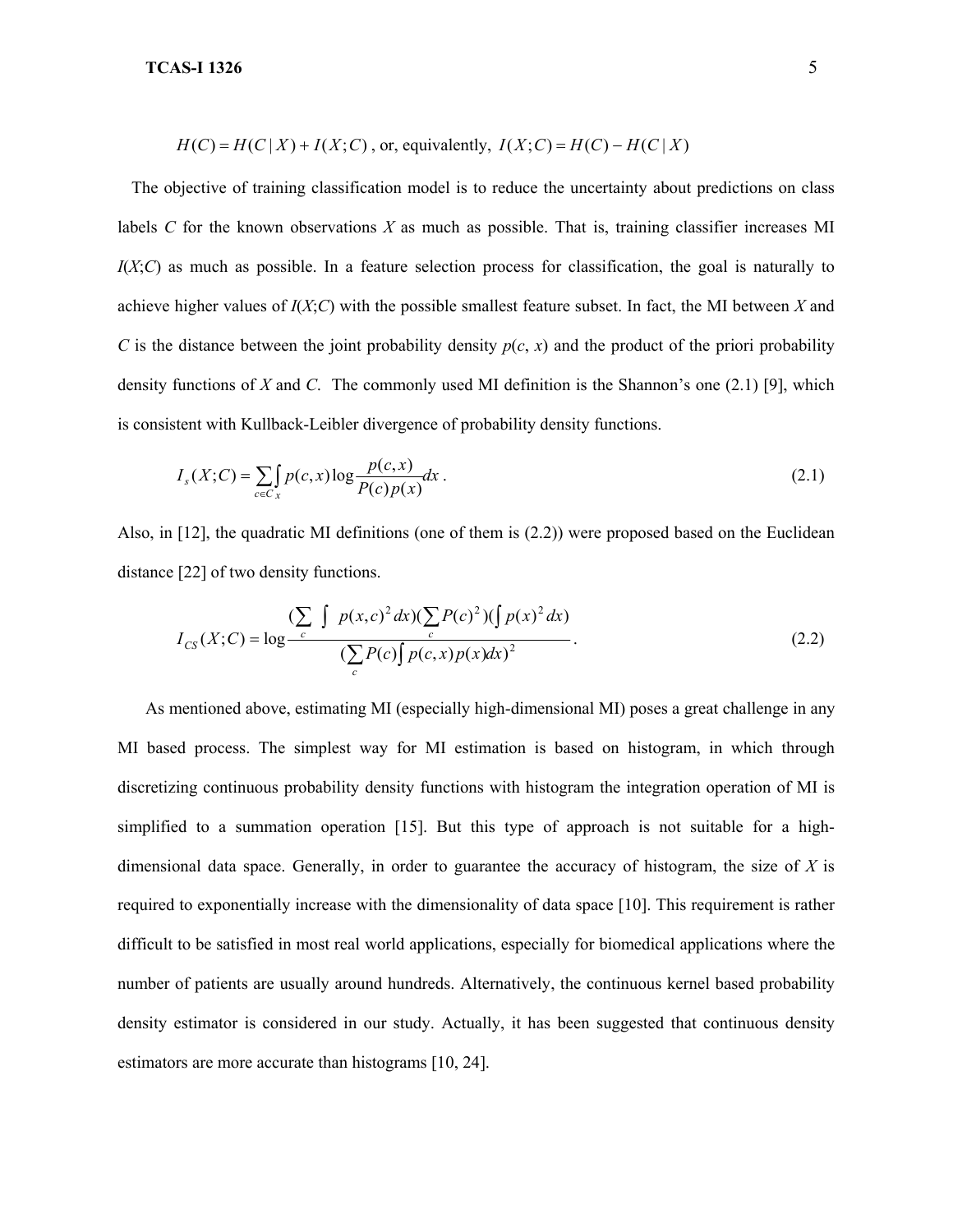#### **2.2 Parzen window probability density estimator**

Assume that in an L-class classification dataset  $X = \{x_1, x_2, \ldots, x_{Nx}\}\$ and  $C = \{c_1, c_2, \ldots, c_{Nx}\}\$ be input variables and output class labels, respectively. The class labels are modeled as  $c_i = l_k$  $(1 \le i \le Nx, 1 \le k \le NI)$ . Based on Parzen window estimators [13],  $p(x)$  and  $p(x|c)$  are,

$$
p(x) = \frac{1}{Nx} \sum_{i=1}^{Nx} p(x | x_i) = \frac{1}{Nx} \sum_{i=1}^{Nx} \kappa(x - x_i, \Sigma_i),
$$
 (2.3)

$$
p(x | l_k) = \frac{\sum_{x_i \in class l_k} p(x | x_i)}{\text{Number of patterns in class } l_k} = \frac{\sum_{i} \kappa(x - x_i, \Sigma_i)}{\text{Number of patterns in class } l_k},
$$
\n(2.4)

$$
P(l_k) = \frac{\text{Number of patterns in class } l_k}{Nx},
$$
\n(2.5)

where  $\kappa(\bullet)$  is the kernel function of Parzen window and is set with the Gaussian function. That is,

$$
\kappa(x - x_i, \Sigma_i) = G(x - x_i, \Sigma_i) = \frac{1}{(2\pi h)^{M/2} |\Sigma_i|^{1/2}} \exp(-\frac{(x - x_i)^T \Sigma_i^{-1} (x - x_i)}{2h^2}),
$$
\n(2.6)

where *M* is the dimension of *x*,  $\Sigma_i$  is determined from the variance matrix of the overall data, and *h* is the bandwidth of kernel function. In our study, all the input variables are proceeded to have zero means and unit variances. Thus it is set that  $\Sigma_i = I$ . *h* is determined in a way developed in [14], i.e.,

$$
h = \left\{ \frac{4}{(M+2)} \right\}^{1/(M+4)} N x^{-1/(M+4)}.
$$

#### **2.3 MI BASED FORWARD FEATURE SELECTION SCHEME**

A forward searching strategy is commonly used because of its simple implementation and the relative high efficiency. Also, the difficulty of estimating high-dimensional MIs motives the adoption of a forward searching strategy in a MI based feature selection scheme. Given a classification dataset {*X*; *C*}, in which the feature set is denoted by *F*, a MI based forward feature selection algorithm [15, 16, 20] is generally realised as follows.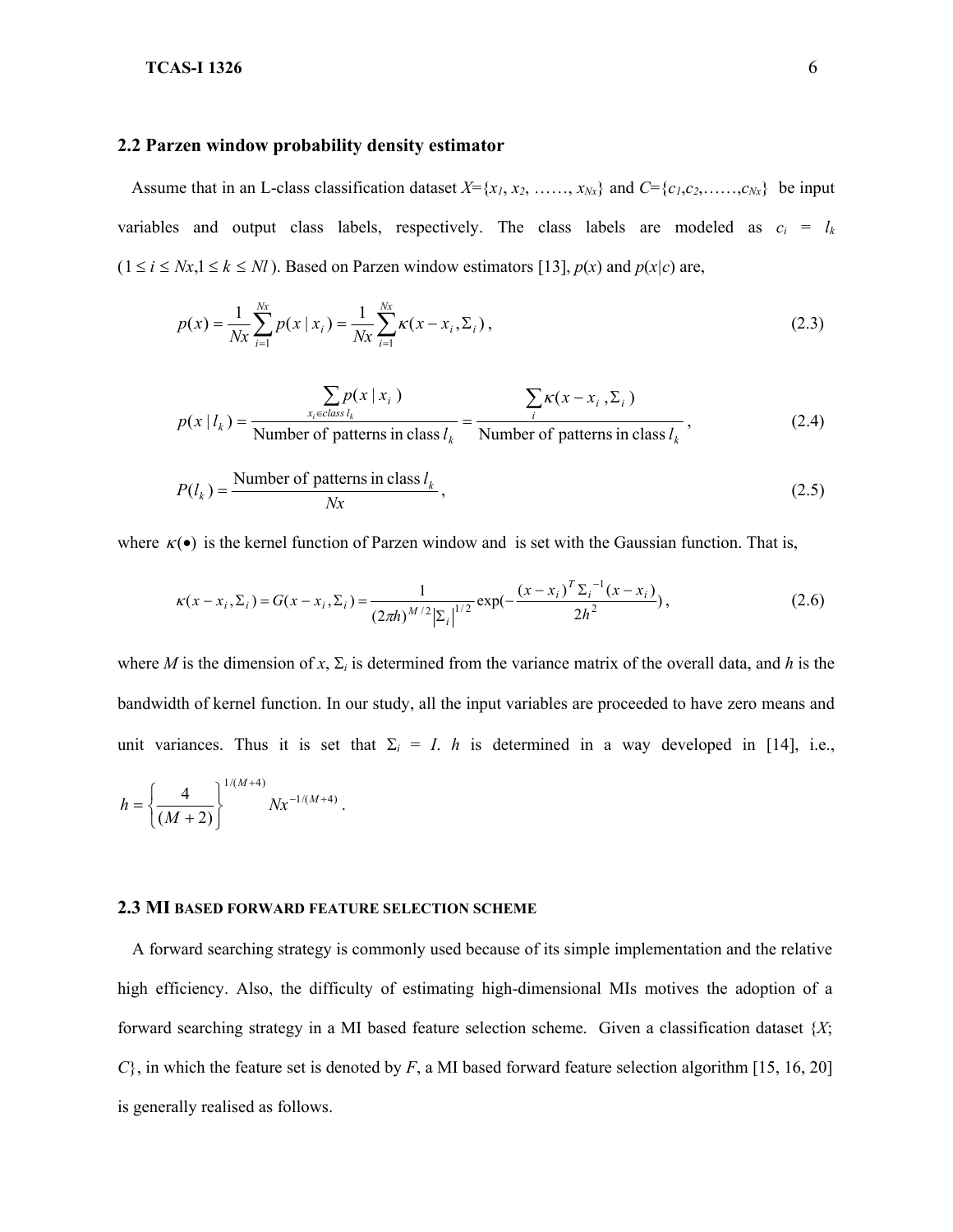- 1. (Initialization) Set the selected feature set *S* empty.
- 2. For any feature (say,  $f_i$ ) in *F*, compute the MI  $I(f_i; C)$ .
- 3. Determine the feature that maximizes *I*(*fi* ;*C*). Add hat feature into *S*, and delete it from *F*.
- 4. Repeat the following two steps until stopping criterion is met
	- a) Calculate  $I(S+f_i; C)$ , for any feature (say,  $f_i$ ) remaining in *F*.
	- b) Choose the feature that maximizes  $I(S+f_i; C)$ . And put that feature into *S*, and eliminate it from *F*.
- 5. Output the selected feature subset *S*.

In the above process, the MI between *S* and the output variable *C* increases gradually because the adding of input variables cannot decrease MI [9]. The incremental MI gradually decreases to zero when all the relevant features have been selected. Assume that  $f_a$  is the selected feature at certain iteration (say *i*th iteration), *S* is the selected feature subset before this iteration. The incremental MI at *i*th iteration is the conditional MI  $I(f_a;C|S)$ . Assume that  $f_b$  is the next selected feature, the incremental MI of the  $(i+1)$ th iteration is  $I(f_b;C|S+f_a)$ . In the above process, it must be that

$$
I(f_a; C \mid S) > I(f_b; C \mid S). \tag{2.7}
$$

Based on the definition of the conditional MI, we have

$$
I(f_b; C | S) = I(f_b; C | S, f_a) + I(f_a; C | S) \ge I(f_b; C | S, f_a).
$$
\n(2.8)

With (2.7) and (2.8), we have  $I(f_a; C|S) > I(f_b; C|S+f_a)$ . This inequality suggests that the incremental MI decreases in the above searching process. As a result, the forward process can be reliably terminated when the incremental MI is small enough that implies the unselected features at that point contain little additional information for classification. The small sample set and huge feature (gene) set of a microarray gene expression data poses two main challenges to the above MI based feature selection scheme. First, a relatively small sample set makes the estimation of high-dimensional MIs much harder. Second, a large amount of genes leads to a remarkably huge computational burden. In our study, these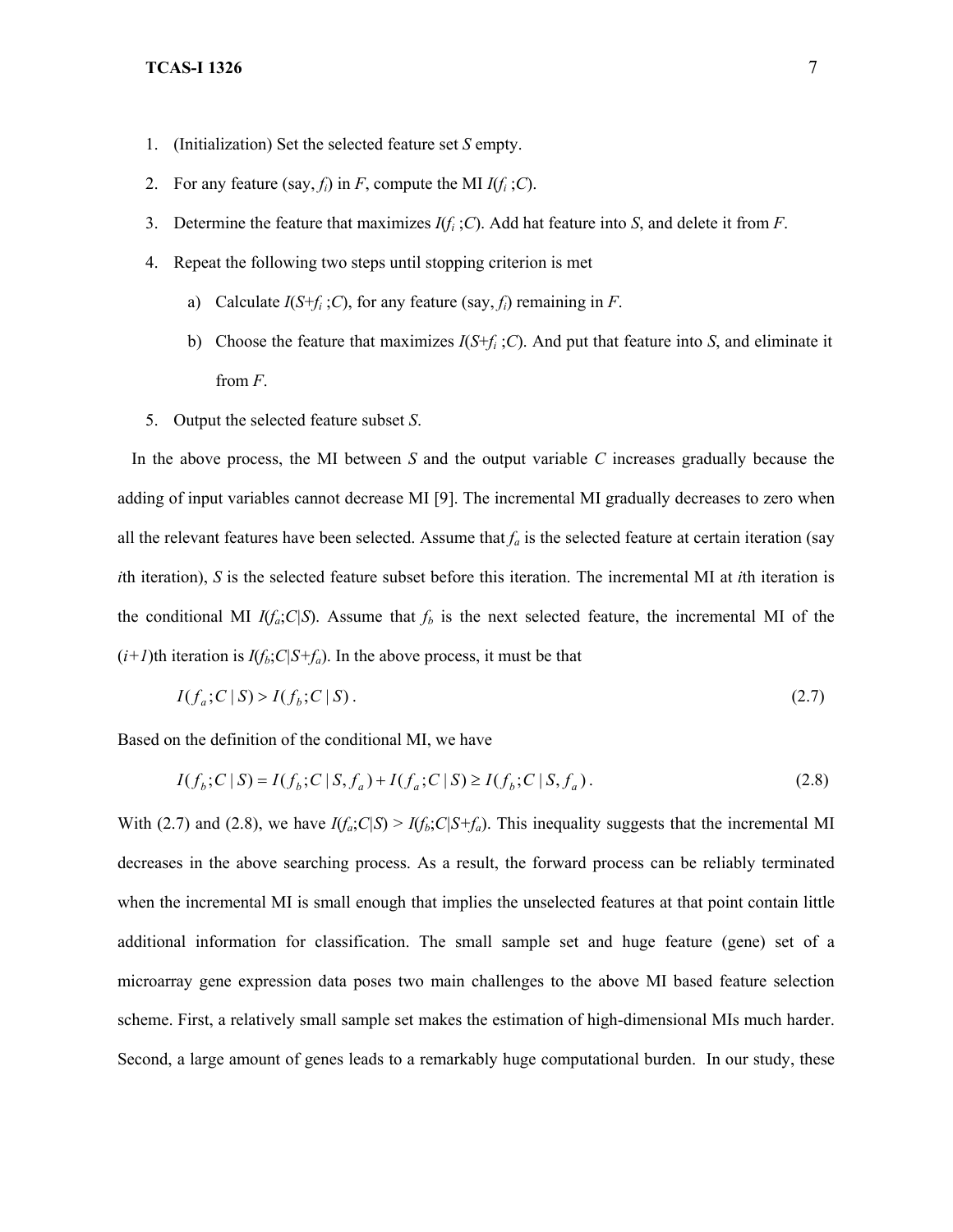difficulties are addressed. In the next section, the strategy for reducing the computational burden is described. As for the estimation of MI, it will be detailed in Section 4.

#### **3. THE SUPERVISED GRID BASED REDUNDANCY ELIMINATION**

In a microarray type data, many redundant genes exist. Filtering out those redundant genes efficiently before performing feature selection will greatly enhance the computational efficiency. For this task, The existing gene clustering methods are too computationally demanding to be employed. Alternatively, based on the concept of grid [17], a simple and fast algorithm is developed to identify the redundant genes. In details, the basic concept of the proposed grid-based redundancy elimination algorithm is that objects in a grid must be similar to each other when the size of that grid is small enough. Due to the sparsity in the high-dimensional spaces, the size of the grid becomes critical to the proposed algorithm. In order to enhance the performance robustness, an adaptive grid size, rather than a fixed grid size, is used. Using the property of MI ranking, only the features with close MI values are checked if they are within the grid. For a considered feature *f*, if a feature has similar MI value to *f* and falls within the grid around *f*, it will be removed as a redundant feature.

At the beginning of the clustering process, the MI of each gene with output variable is estimated (MI estimation approach is to be detailed in section 4.1). With these estimates, the discrimination abilities of genes are evaluated. Clustering is performed on each gene in a descending order of the MI estimates unless the ones are marked as redundant one. In each iteration, an adaptive grid is generated around the considered gene and only genes with the acceptable MI values are checked. The grid size starts at the maximum distance different in a dimension and changes until the number of redundant genes is within the pre-defined range, *GridNumRange*. The number of genes is defined by the user or determined according to the MI estimate differences. There are two types of input parameters: 1) the number of genes within the grid, *GridNumRange*, and 2) the number of genes for checking redundancy, *RedNum*. The number of genes within the grid should be given to guide the changing of the grid. The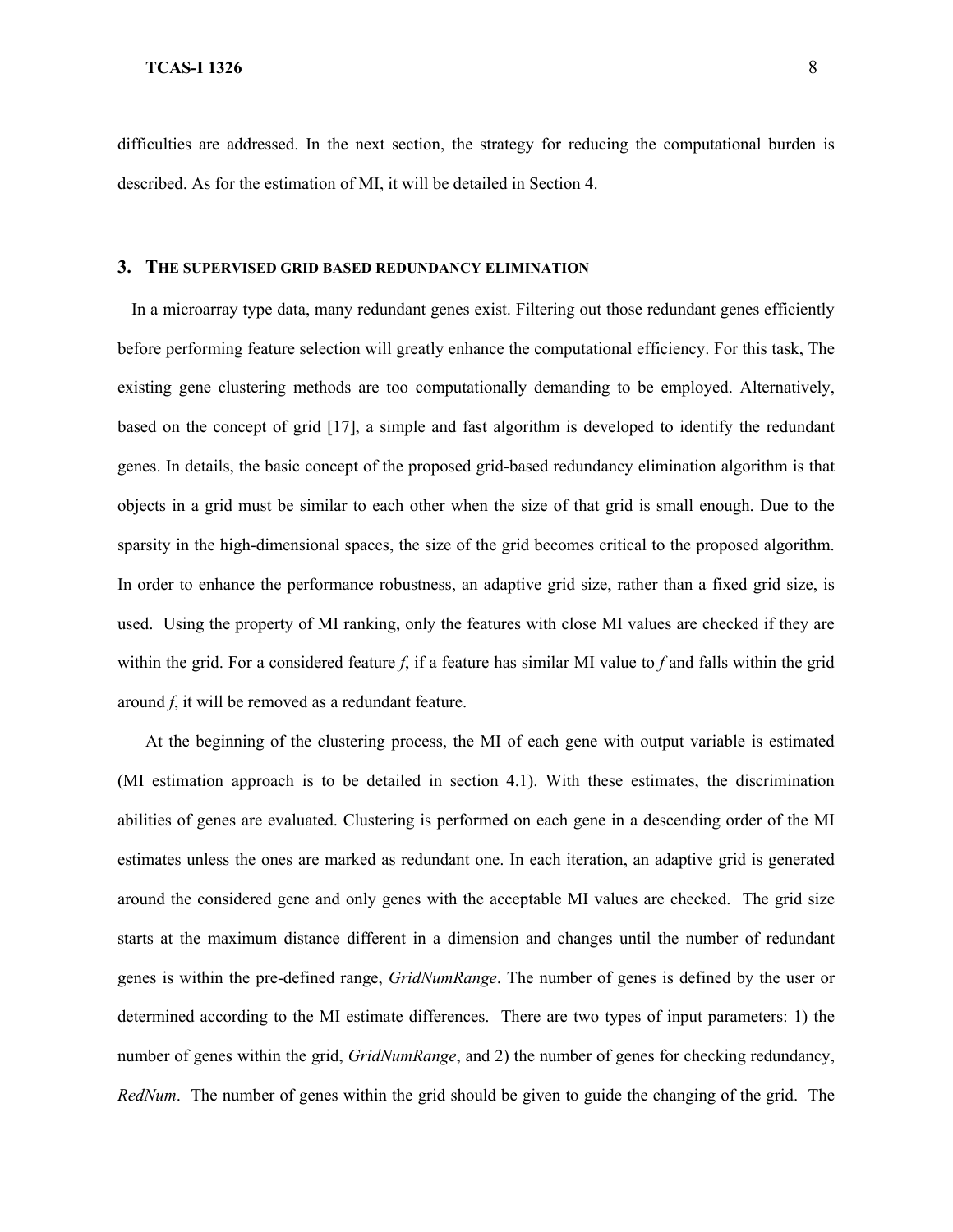number of genes for checking redundancy could be defined by fixing the number of genes directly or input the acceptable MI difference, which is used to determine the number of genes for redundancy check. The changing of the grid size depends upon the number of redundant genes. All the MI used in this section are estimated by using the approach mentioned in the next section. This supervised gridbased algorithm is realized as follows.

01: Given: {F}, which rank by *I*(*fi* ;*C*), GridNumRange, RedNum

02: **DO {**

- 03:  $f_c$  = the gene in F with highest  $I(f_i; C)$ ,
- $04:$  uppGrid = data space
- $05:$  lowGrid = 0
- $06:$  curGrid = data space
- 07: **DO {**

08: **IF** *number of genes within* curGrid *>*GridNumRange **THEN{** 09: curGrid =  $\frac{1}{\text{wGrid + lowGrid}}$  + lowGrid

 $10:$  uppGrid = curGrid

11: **}ELSEIF** *number of genes within* curGrid *<*GridNumRange {

12: currGrid =  $(uppGrid+lowGrid)/2 + lowGrid$ 

- 13: lowGrid = curGrid
- 14: **}**
- 15: **} While** *number of genes within* curGrid *<>* GridNumRange

16:  ${F_{CR}} = f_c, f_{c+1}, ..., f_{c+RedNum}$ 

- 17: Mark genes in  $F_{CR}$  lies within curGrid as redundant one and remove from  ${F}$
- 18: remove  $f_c$  from  ${F}$
- 19: **} While** *{F} is not an empty set*

#### **4. QMI BASED FEATURE SELECTION PROCESS**

#### **4.1 The feature selection criteria --** *MIIO* **and** *MISF*

The MI between the selected input variable and output, called *MIIO* below, is employed to evaluate the relevancy of *S*. That is, *MIIO(S)* denotes *I* (*S*;*C*). To measure the similarity between *S* and a single gene  $f_a$  ( $f_a \notin S$ ), a new MI based criterion is proposed. This criterion is called *MISF*, with which the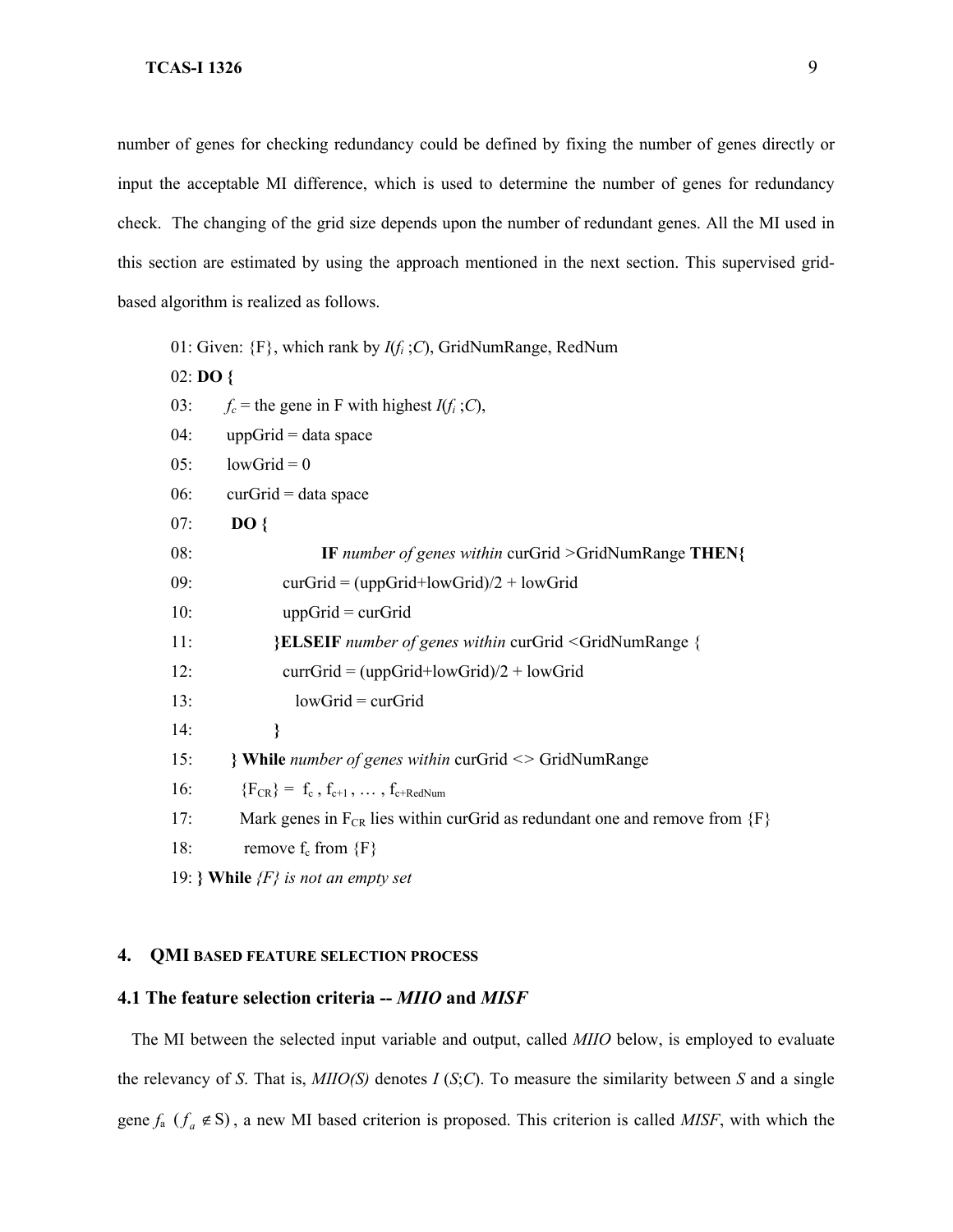redundancy is handled further. In order to avoid the computational difficulties, we do not directly explore  $I(S; f_a)$  to evaluate the similarity between *S* and  $f_a$ . Instead, *MISF* is defined as

$$
MISF(f_m;S) = \underset{f_i \in S}{\arg \max} \left( \frac{I(f_m; f_i)}{H(f_i)} \right). \tag{4.1}
$$

According to the property of MI, variable *a* must be redundant to a variable set having variable *b* when *a* is similar to *b*. This is the rationale behind *MISF* (4.1). A large value of *MISF* (*f*m;*S*) indicates that at least one element in *S* is very similar to *f*m. In that case, *f*<sup>m</sup> cannot be chosen into *S*. The maximum of

$$
MISF(f_m;S) \text{ is 1 because we have } \frac{I(f_i; f_m)}{H(f_i)} = \frac{I(f_i; f_m)}{H(f_i \mid f_m) + I(f_i; f_m)} \le 1. \text{ In our study, when}
$$

 $MISF(f_m;S) \ge 0.9, f_m$  is considered to be redundant to *S*, and can be safely rejected from *S*. Below, our MI estimation approach is detailed, in which QMI (2.2) and the probability density functions  $(2.3 - 2.6)$ are employed. Using the property of Guassian function

$$
\int G(x - x_1, \Sigma_1) G(x - x_2, \Sigma_2) dx = G(x_1 - x_2, \Sigma_1 + \Sigma_2),
$$

the computational difficulty of estimating MI can be overcome easily. In details, we have

$$
MHO(S) = I_{cs}(S;C) = \log \frac{V_{(c,x)}^2 V_{(c)}^2 V_{(x)}^2}{V_{(cx)}^2},
$$
\n(4.2)

where

$$
V_{(c,x)^{2}} = \sum_{c} \int p(c,x)^{2} dx = \left(\frac{1}{Nx}\right)^{2} \sum_{k=1}^{Nl} \sum_{x_{i} \in class \, l_{k}x_{i} \in class \, l_{k}} G(x_{i} - x_{j}, 2I),
$$
  
\n
$$
V_{(c)^{2}} = \sum_{k=1}^{Nl} P(l_{k})^{2} = \sum_{k=1}^{Nl} \left(\frac{\text{Number of patterns in class } l_{k}}{Nx}\right)^{2},
$$
  
\n
$$
V_{(x)^{2}} = \int p(x)^{2} dx = \left(\frac{1}{Nx}\right)^{2} \sum_{i=1}^{Nx} \sum_{j=1}^{Nx} G(x_{i} - x_{j}, 2I),
$$
  
\n
$$
V_{(cx)} = \sum_{c} \int p(c,x)P(c)p(x)dx = \left(\frac{1}{Nx}\right)^{2} \sum_{k=1}^{Nl} \left(\frac{\text{Number of patterns in class } l_{k}}{Nx} \sum_{j=1}^{Nx} \sum_{x_{i} \in class \, l_{k}} G(x_{j} - x_{i}, 2I)\right).
$$

Similarly,  $I(f_m; f_i)$  in *MISF* (4.1) can be estimated as follows.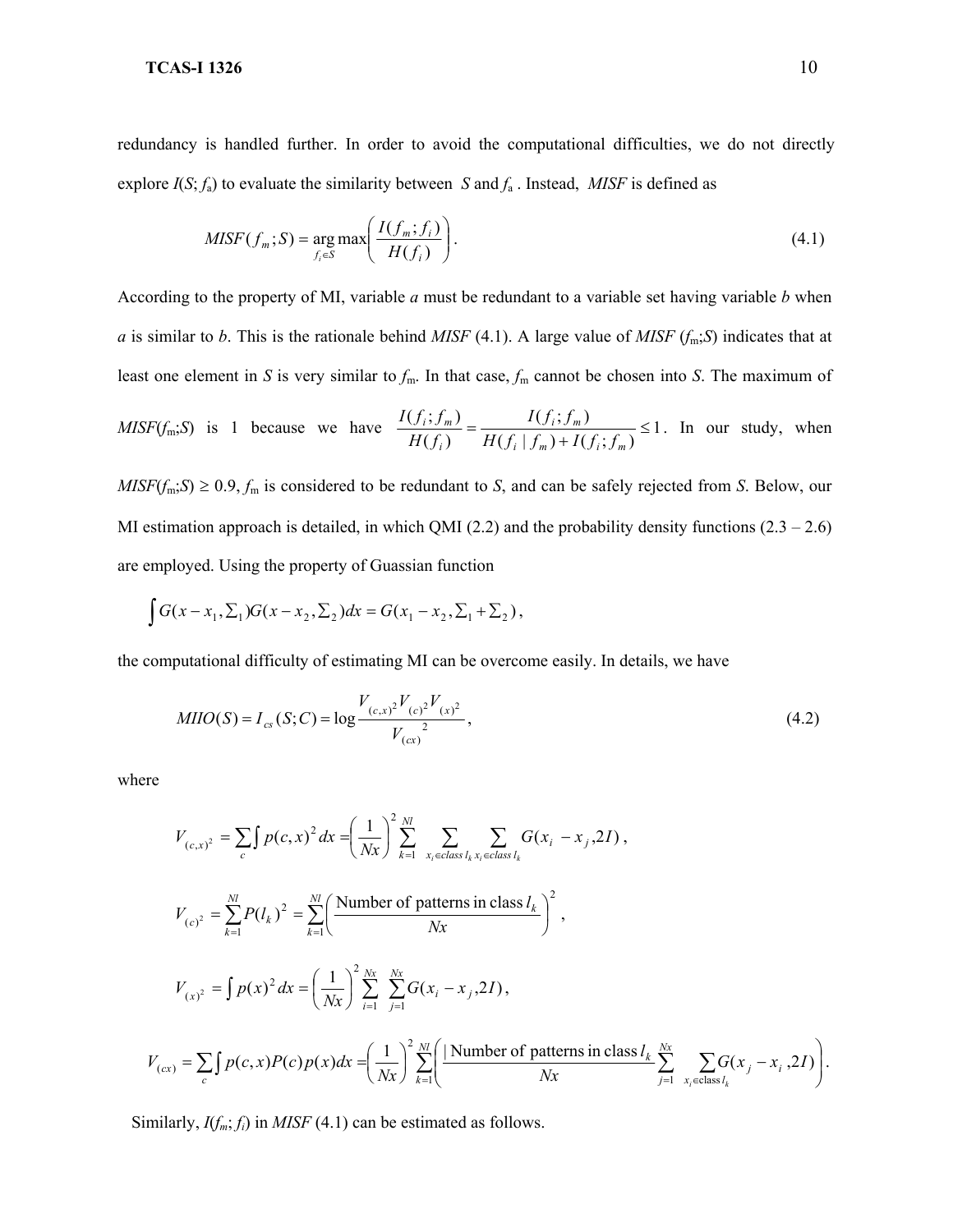$$
I(f_m; f_i) = \log \frac{V_{(f_m, f_i)^2} V_{(f_m)^2} V_{(f_i)^2}}{V_{(f_{m,i})}^2},
$$
\n(4.3)

where

$$
V_{(f_m, f_i)^2} = \left(\frac{1}{Nx}\right)^2 \sum_{k=1}^{Nx} \sum_{j=1}^{Nx} \prod_{q=m,i} G(x_{qj} - x_{qk}, 2I),
$$
  

$$
V_{(f_q)^2} = \left(\frac{1}{Nx}\right)^2 \sum_{k=1}^{Nx} \sum_{j=1}^{Nx} G(x_{qk} - x_{qj}, 2I),
$$
  

$$
V_{(f_{m,i})} = \left(\frac{1}{Nx}\right)^2 \sum_{k=1}^{Nx} \prod_{q=m,i} \left(\sum_{j=1}^{Nx} G(x_{qk} - x_{qj}, 2I)\right),
$$
  

$$
q = m, i.
$$

As for  $H(f_i)$  in MISF (4.1), it can be estimated in the same way with  $I(f_m; f_i)$  in that  $H(f_i) = I(f_i; f_i)$ .

#### **4.2 The forward feature selection process using** *MIIO* **and** *MISF*

As illustrated in Fig. 1, the proposed QMIFS-GC consists of two sequential processes – the supervised grid based feature clustering process, which has been detailed in section 3, and the MI based forward feature selection process, which is to be described. Suppose that *R* is the result of the grid-based redundancy elimination. In the MI based forward process, the features in *R* are firstly ranked in a descend order of *MIIO*. The feature satisfying two constraints – having as the large *MIIO* as possible and not being redundant to the selected feature subset (determined by using *MISF*) – is identified and placed into the selected feature subset *S*. This process repeats until it is determined that there are no important features unselected. Using *R*, the forward selection process can be stated as follows.

Step 1. R is the result of the above clustering process. And the selected feature set (*S*) is set empty.

Step 2. Calculate *MIIO*(*f*) for each feature *f* in R. According to *MIIO(f)*, sort out the most important feature,  $f_k$ . Put  $f_k$  into S, delete  $f_k$  from R, and set  $MIO_1 = MIO(f_k)$ .

Step 3. Estimate  $MIO(S + f)$  for each feature *f* remaining in R.

Step 4. Identify  $f_k$ . having  $MIIO(S + f_k) = \arg \max_i (MIIO(S + f_i))$ , and delete  $f_k$ . from *R*.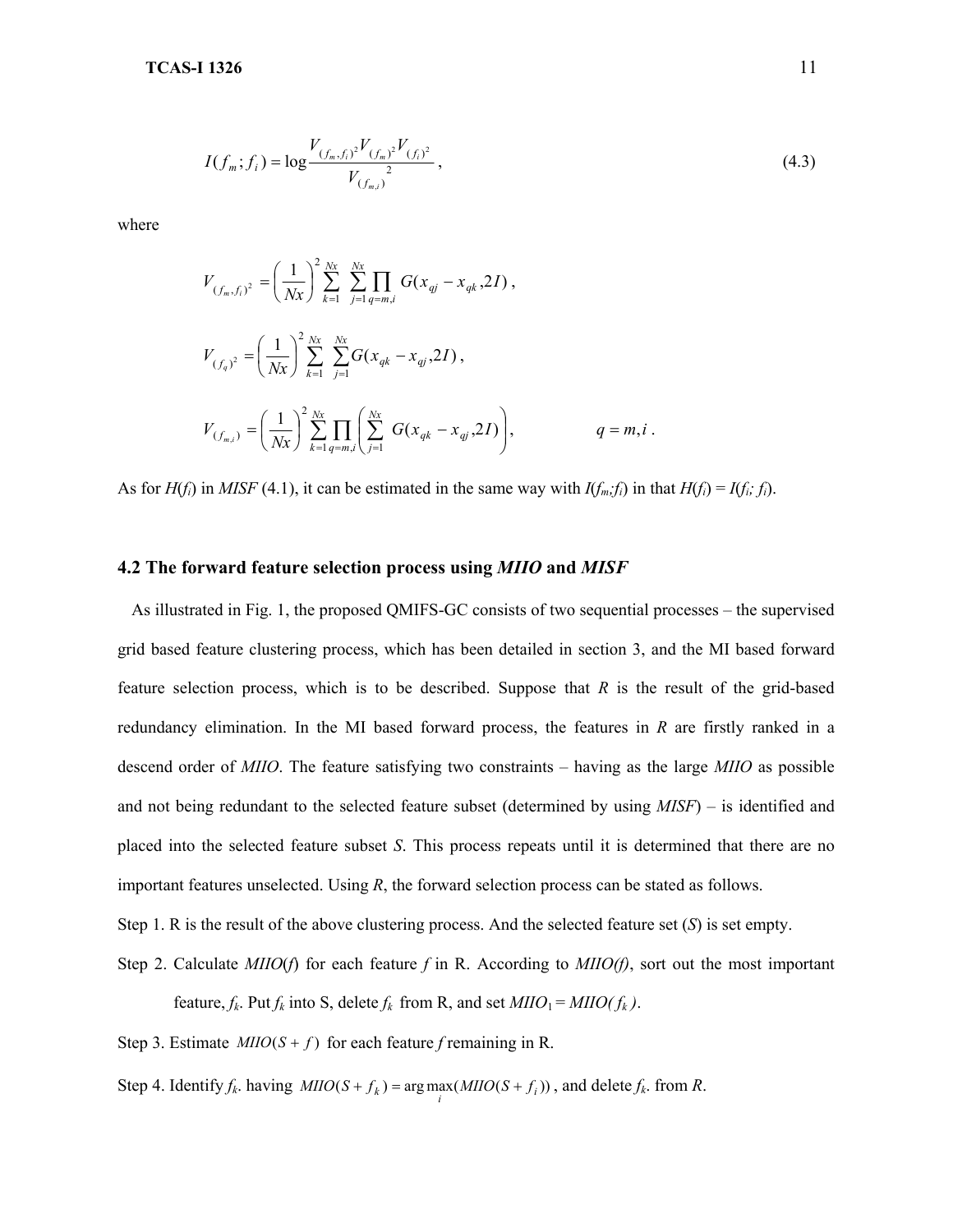Step 5. If the candidate feature  $f_k$  is not redundant to *S*, i.e., *MISF*( $f_k$ ; *S*)  $\leq$  0.9, put  $f_k$  into *S*, set *MIIO<sub>i</sub>* = *MIIO*(*S*) (*j* is the number of the features in *S*), otherwise, goto Step 4.

Step 6. If  $(MIIO_i - MIIO_{i-1})$  /  $MIO_1 \leq \gamma$ , goto Step 7, otherwise, goto Step 3.

Step 7. Output the feature subset *S*.

In this study, the threshold in the stopping criterion γ is set with 0.05. With <sup>γ</sup>= 0.05, we know that the information beyond the selected feature subset is small enough to be ignored.

#### **5. EXPERIMENTAL RESULTS**

The proposed QMIFS-GC is compared with other gene selection methods, such as the classical gene ranking method described in [1] (FR for short in this paper) and SVM RFE [7]. Assuming that all genes are independent to each other, FR ranks genes according to the individual linear discriminant ability. To rank the genes, SVM RFE depends on SVM, a state-of-art classification model: SVM RFE firstly builds a linear SVM model using all the genes, and then according to the parameters of the built SVM model it ranks genes in a descending order of classification importance. Through discarding low-ranked ones, the current gene set is reduced by half. The process of building-SVM-discarding-half-of-genes repeats until no gene remains. We also implemented the QMI based feature forward selection method (QMIFS). QMIFS, a conventional MI based scheme, does not include the proposed feature clustering process. That is, QMIFS conducts the forward feature selection on the whole gene set. It is the single difference between QMIFS and QMIFS-GC. The comparisons between QMIFS and QMIFS-GC thus emphasis the contributions of the proposed grid-based redundancy elimination algorithm.

The four different types of classifiers are employed to evaluate the feature (gene) selection results. They are two types of support vector machine models (SVM), decision tree (DT) and *k*-NN rule. Decision tree and *k*-NN rule are available in the Weka software package (available at http://www.cs.waikato.ac.nz/~ml/weka). And the default setting was used throughout our study. Following Guyon et al in [7], we downloaded SVM model from http://www.isis.ecs.soton.ac.uk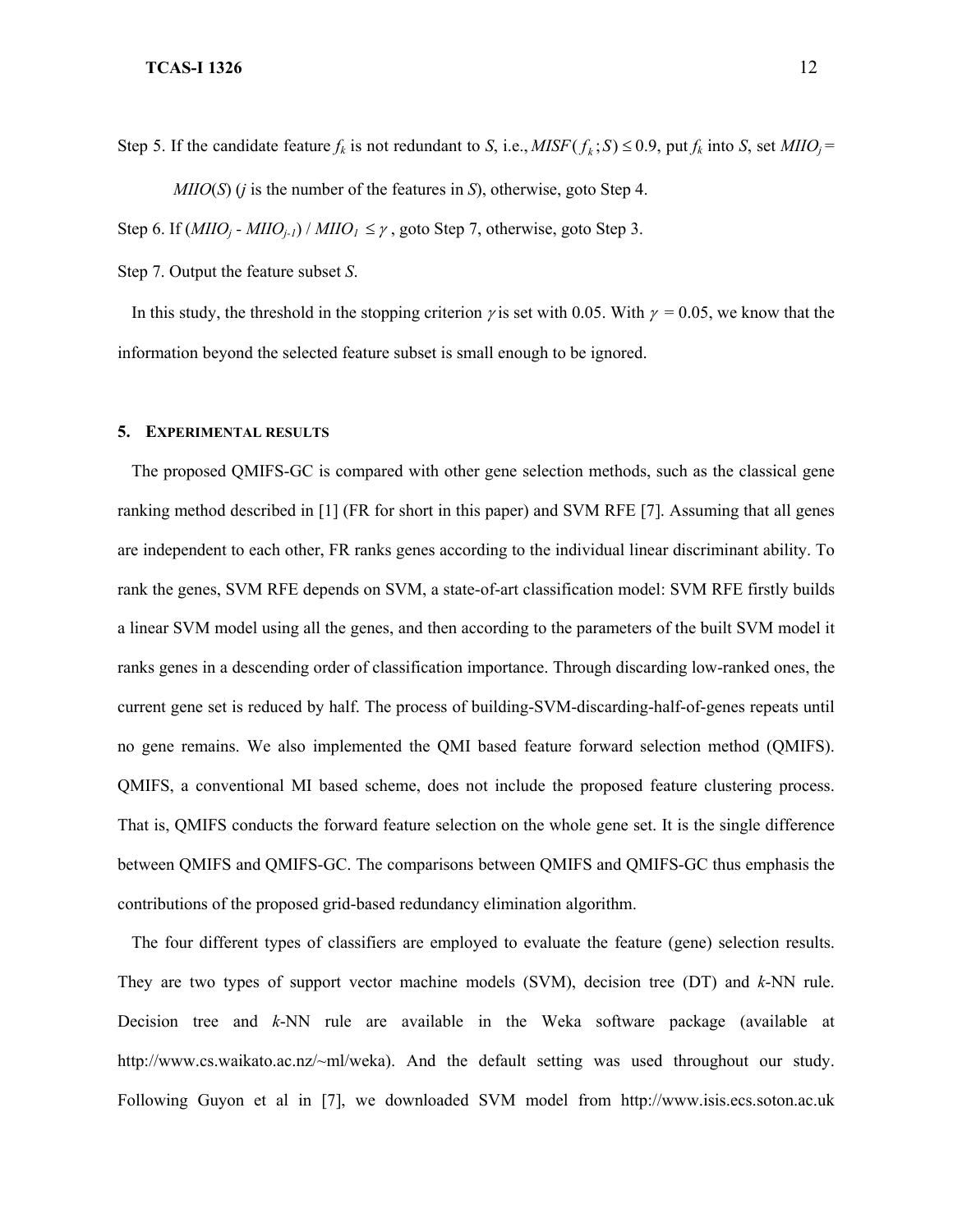/resources/svminfo, and used two types of SVM models – the linear SVM model (SVM-L) and the RBF SVM model (SVM-R). In this study, classification results are also employed to evaluate if the stopping point of QMIFS-GC is appropriate or not. When all these classifiers are able to achieve the best or the near-best performance before the stopping points, it can be naturally concluded that the selection results of QMIFS-GC have covered most of the important information, i.e., the stopping criterion in QMIFS-GC is reliable for the subsequent data analysis processes.

Similar to other studies, each input variable was firstly normalized to have zero mean and unit standard deviation. And with a selected feature subset, the classification models were built. Based on the results of these models performing on the testing data, the quality of that feature subset was then evaluated. Primarily because of the limitation of SVM model, SVM RFE can not be directly applied to the multi-class problems. And all our studies were conducted by using Matlab 6.1 on a PC with 1.3GHz P4 CPU and 128MB memory.

#### **5.1 Prostate cancer classification dataset**

The objective of this task is to distinguish prostate cancer cases from non-cancer cases [5]. The original raw data are published at http://www.genome.wi.mit.edu/mpr/prostate. This dataset consists of 102 samples from the same experimental conditions. And each sample is described by using 12600 features. We split the 102 samples into two disjoint groups – one group with 60 samples for training and the other one with 42 samples for testing.

First, QMIFS and QMIFS-GC were required to select 50 features. They are compared with FR and SVM RFE in terms of efficiency (in Fig. 2) and effectiveness (in Table 1). These results show that FR and SVM RFE are much faster than QMIFS and QMIFS-GC. This is because the searching strategies in FR and SVM-RFE are very simple – FR only ranks features individually, and SVM RFE reduces the remaining features in an exponential rate. The comparisons between QMIFS and QMIFS-GC clearly suggest the huge computational savings caused by the proposed redundancy elimination algorithm. In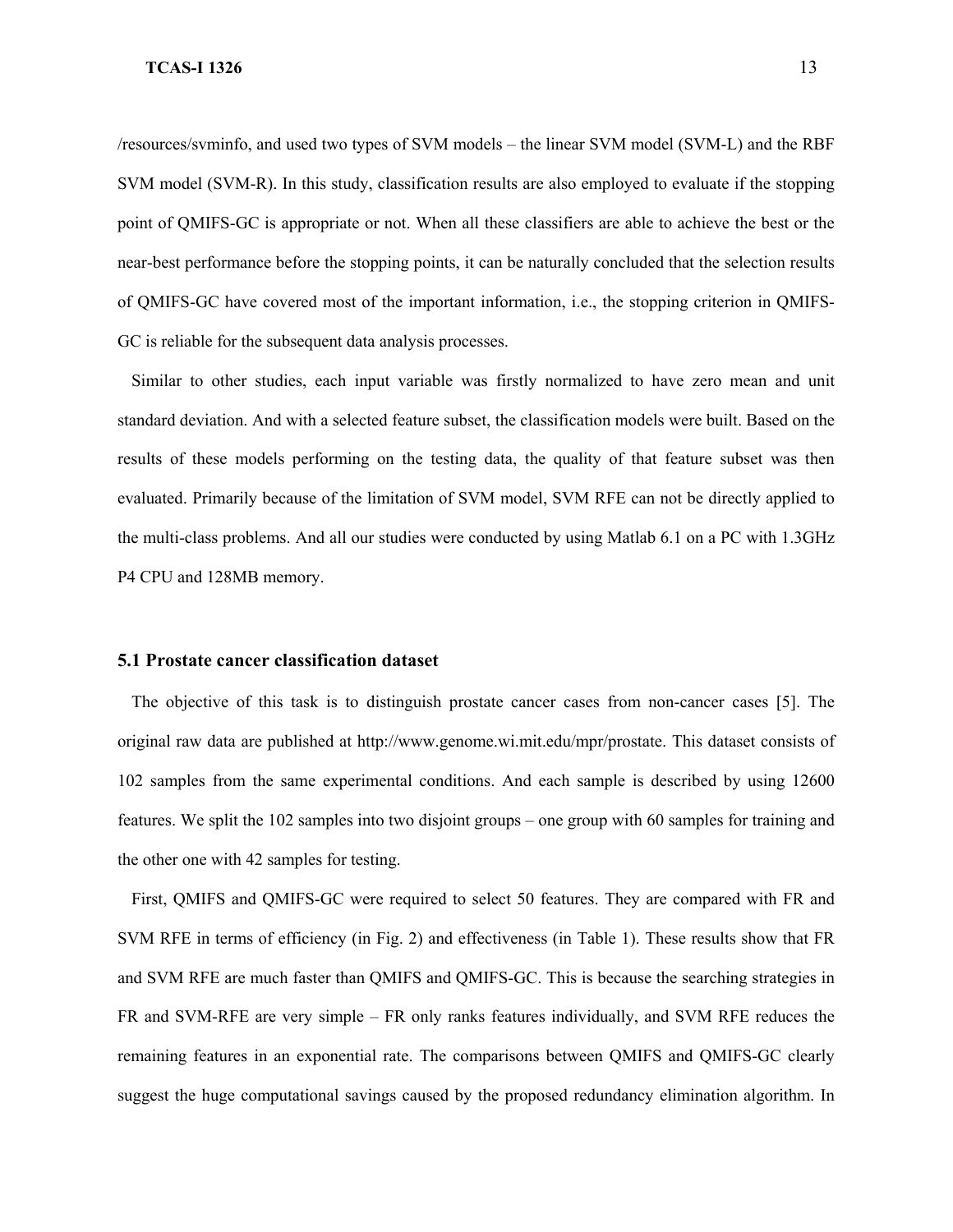practice, this process could reduce the number of features from 12,600 to 872 with less than 4 minutes. The results listed in Table 1 indicate that QMIFS and QMIFS-GC have the substantially similar feature selection effectiveness, and outperform SVM RFE and FR in most cases. The searching strategy in FR and SVM RFE may be too simply to consistently guarantee the better feature selection performance. With the (near) best effectiveness and the better efficiency, QMIFS-GC is the better choice for this microarray data.

In Fig. 3, the changes of *MIIO* and the incremental *MIIO* of QMIFS-GC are illustrated. They imply that QMIFS-GC stopped when 25 features had been selected. And all classifiers are able to deliver their best or near-best performance before the stopping point, as illustrated in Fig. 4. Thus, it can be asserted that QMIFS-GC is able to obtain the reliable feature selection results in this example. In Table 2, the top 8 genes selected by QMIFS-GC are briefly described. Each gene basically carries different biological meaning and exhibits different biological function. For example, 37639 at, which is also determined as one of the genes for prostate cancer classification in [5], is for human hepatoma mRNA for serine protease and it plays an essential role in cell growth and maintenance of cell morphology (referred to http://www.rzpd.de/cgi-bin/cards/). Further details on these genes can be found in the websites about genomics, such as, http://expression.gnf.org/cgi-bin/index.cgi.

#### **5.2 Subtype of ALL classification dataset**

The pediatric acute lymphoblastic leukemia (ALL) is a heterogeneous disease [6]. The correct diagnosis of the subtypes for a patient is crucial because different subtypes have different treatment plan. Over-treated or less-treated therapy could lead to serious consequences to the patient. The subtype classification of this disease has been comprehensively studied previously using gene expression profiling and supervised machine learning methods [3, 6]. The original data has been divided into six diagnostic groups (BCR-ABL, E2A-PBX1, Hyperdiploid>50, MLL, T-ALL and TEL-AML1), and a miscellaneous class that contains diagnostic samples that did not fit into any one of the above groups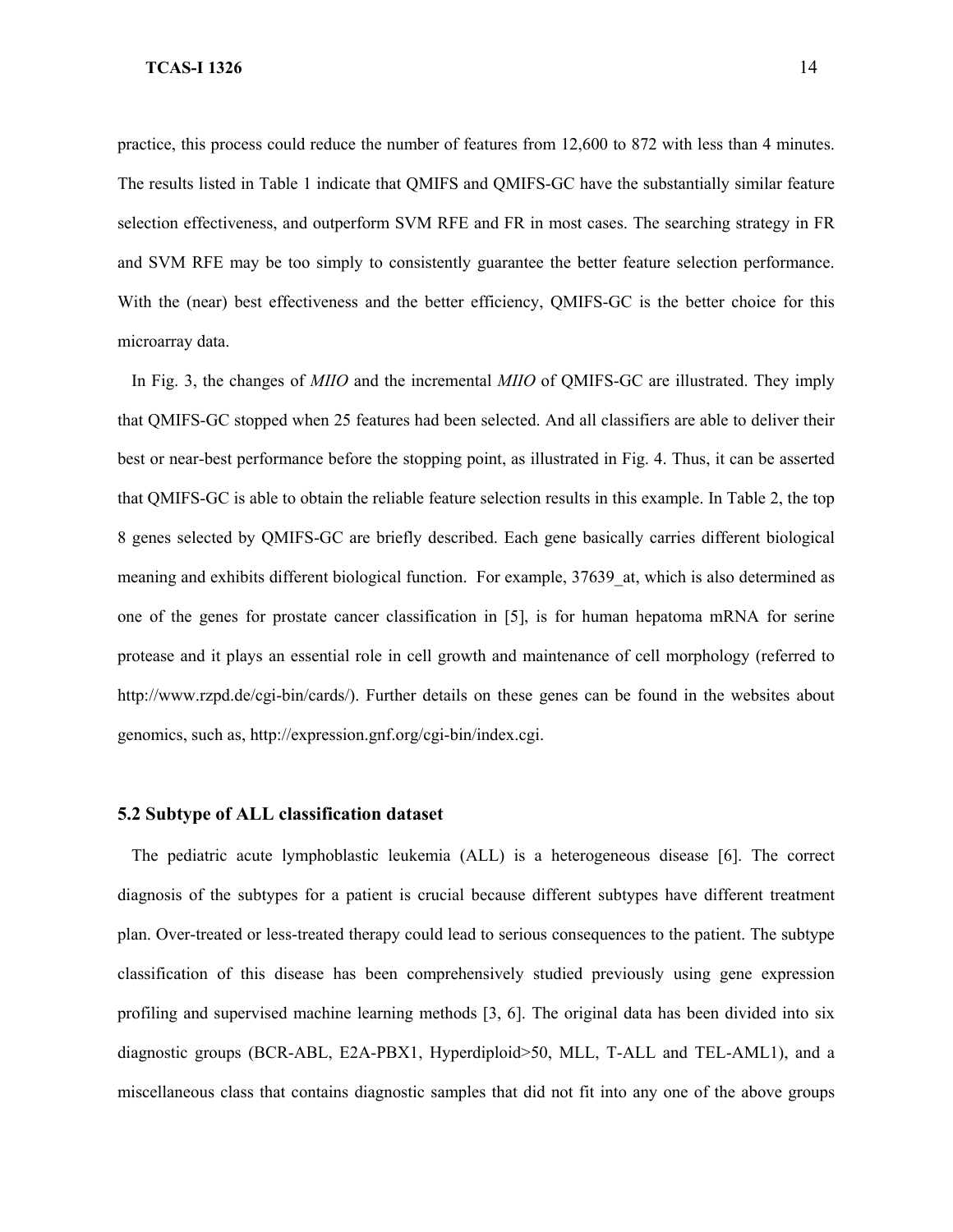(thus labeled as "Others"). There are total of 12558 features and 327 samples in this dataset. This dataset has been partitioned into two disjoint subsets, in which 215 samples were used for training and 112 were used for testing [6].

Comparative results are presented in Fig. 5 and Table 3. The running time of QMIFS-GC and QMIFS presented in Fig. 5 is the time required for selecting 150 features. Similar conclusions can be drawn – QMIFS-GC and QMIFS can deliver better feature selection results compared with FR, and QMIFS-GC is shown to be much faster than QMIFS. The change of *MIIO* is shown in Fig. 6, which shows that QMIFS-GC stops when 95 genes have been selected. In Fig. 7, it indicates that the best or the near best classification results could be obtained before this stopping point. Thus, it can be concluded that the stopping criterion of QMIFS-GC is reliable in this case. Also, by using the classification schemes adopted in [6], QMIFS-GC was compared with the gene selection methods used in [6]. These results are summarized in Table 4. In Table 5, the top 20 genes selected by QMIFS-GC are listed. Interestingly, all these top-ranked genes except the 12th one,  $38596$  i at, are also reported and studied in [6] in which many different statistical feature selection methods are used to determine distinguishable genes for the ALL subtype classification.

Also, these feature selection methodologies were applied to other microarray type data, such as the colon cancer classification data and the ovarian cancer classification data (the proteomic data of this application were treated in the same way with the microarray data). In the ovarian cancer classification [4], there are 253 data samples and 15154 genes. Among these samples, 91 are control samples (noncancer) while 162 are cancer samples. We randomly selected 150 samples for training, and the others for testing. The colon cancer classification dataset [23] consists of 62 samples and 2000 genes. The 62 samples were randomly split into two disjoint parts – one part of 40 samples for training and the other of 22 samples for testing. The results obtained in these datasets are summarized in Table 6. These results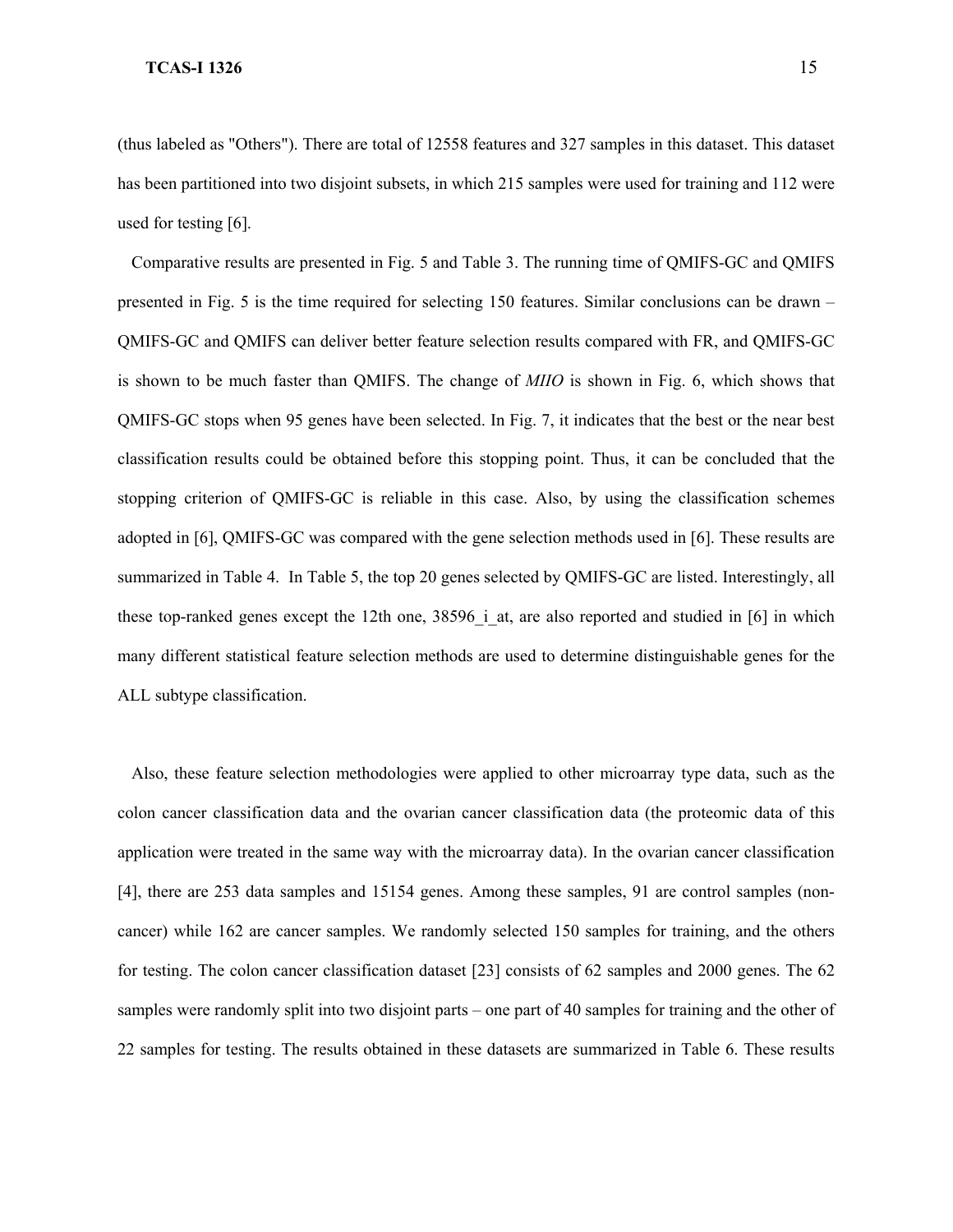lead to the similar conclusions: QMIFS-GC is much more efficient than QMIFS, and in most cases, QMIFS-GC and QMIFS outperformed FR and SVM RFE in terms of the gene selection result quality.

#### **6. CONCLUSIONS**

A new mutual information based feature (gene) selection scheme is proposed. In the proposed methodology, mutual information is employed for three purposes. First, with the guidance of mutual information, the newly introduced grid based approach can greatly eliminate the redundancy in a huge feature set. As a result, it is able to enhance the efficiency of the whole feature selection immensely. Second, based on mutual information, the salient features are identified gradually. The computational difficulty of estimating the high dimensional MI is addressed. Also, attributed to the characteristics of mutual information, the termination of the searching process is not determined in an ad hoc basis. Third, using mutual information, the highly redundant selection results can be avoided in a systematic way. The experimental results can support the benefits of our study. At last, based on the generic characteristics of data distribution, the appropriate selected feature subsets can be reliably estimated. However it is noted that, for different classification model, the optimal size of the selected feature subset may vary. Thus, further work will be focused on the determination of the optimal feature subset for a given classifier.

#### **Reference:**

- <span id="page-16-0"></span>1. T. R. Golub, D. K. Slonim, P. Tamayo, C. Huard, M. Gaasenbeek, J. P. Mesirov, H. Coller, M. L. Loh, J. R. Downing, M. A. Caligiuri, C. D. Bloomfield and E. S. Lander. Molecular classification of cancer: Class discovery and class prediction by gene expression monitoring. Science, 286, pp. 531-- 537, October 1999.
- 2. G. J. Gordon, R. V. Jensen, Li-Li Hsiao, S. R. Gullans, J. E. Blumenstock, S. Ramaswamy, W. G. Richards, D. J. Sugarbaker and R. Bueno. Translation of microarray data into clinically relevant cancer diagnostic tests using gene expression ratios in lung cancer and mesothelioma. Cancer Research, vol. 62, pp. 4963-967, 2002.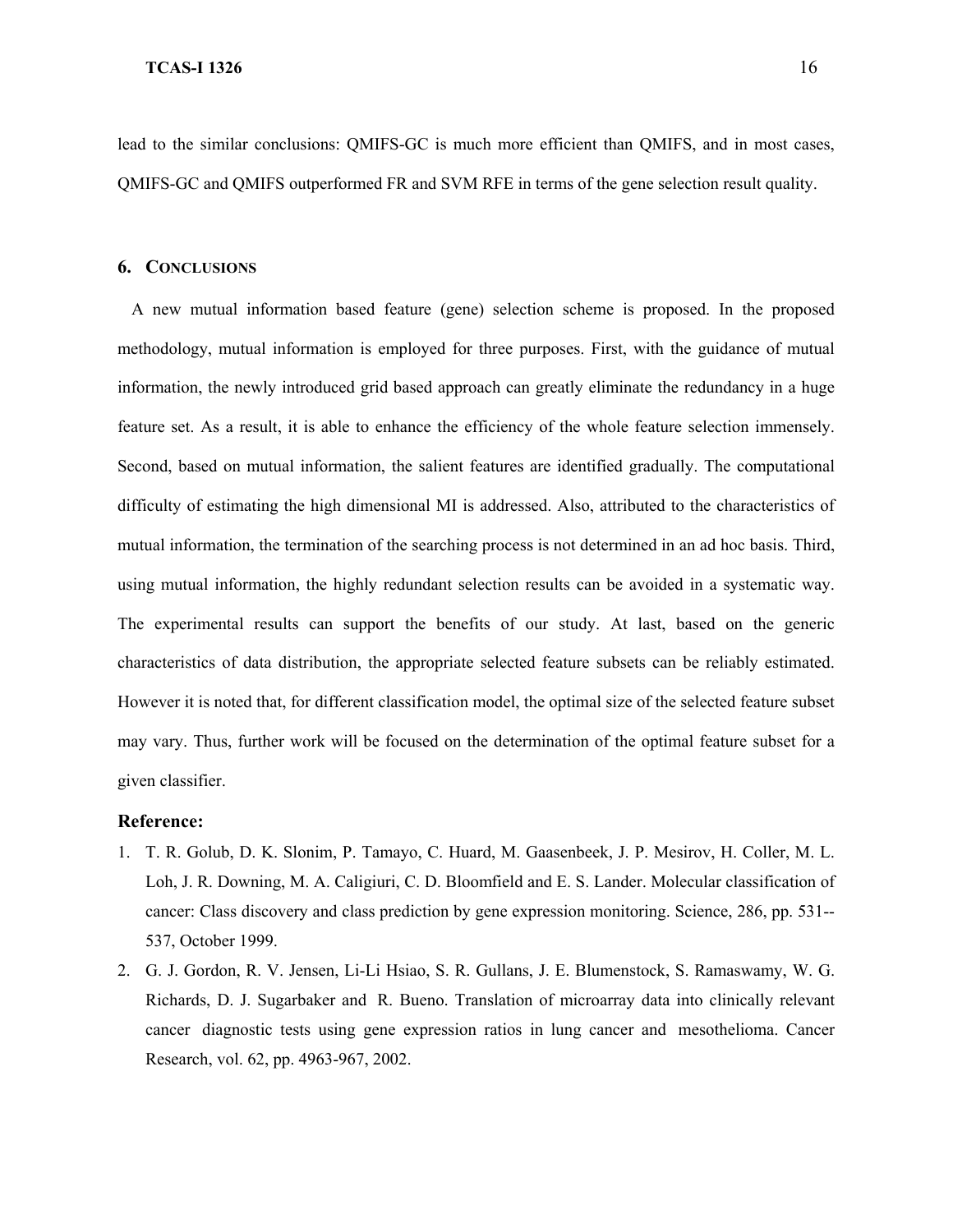- 3. J. Li, H. Liu, J. R. Downing, A. E. Yeoh, and L. Wong. Simple rules underlying gene expression profiles of more than six subtypes of acute lymphoblastic leukemia (ALL) patients. Bioinformatics, vol. 19, pp. 71-78, 2003.
- 4. E. F. Petricoin, A. M Ardekani, B. A Hitt, P. J. Levine, V. A Fusaro, S. M. Steinberg, G. B. Mills, C. Simone, D. A Fishman, E. C. Kohn and L. A Liotta. Use of proteomic patterns in serum to identify ovarian cancer. Lancet, vol. 359, pp. 572-577, 2002.
- 5. D. Singh, P. G. Febbo1, K. Ross, D. G. Jackson, J. Manola, C. Ladd, P. Tamayo, A. A. Renshaw, A. V. D'Amico, J. P. Richie, E. S. Lander, M. Loda, P. W. Kantoff, T. R. Golub and W. R. Sellers. Gene expression correlates of clinical prostate cancer behavior. Cancer Cell, vol. 1, pp. 203-209, March 2002.
- 6. E. Yeoh, M. E. Ross, S. A. Shurtleff, W. K Williams, D. Patel, R. Mahfouz, F. G. Behm, S. C. Raimondi, M. V. Relling, Anami Patel, Cheng Cheng, D. Campana, D. Wilkins, X. Zhou, J. Li, H. Liu, C. Pui, W. E. Evans, C. Naeve, L. Wong and J. R. Downing. Classification, subtype discovery, and prediction of outcome in pediatric acute lymphoblastic leukemia by gene expression profiling. Cancer Cell, vol. 1, pp. 133-143, March 2002.
- 7. I. Guyon, J. Weston and S. Barnhill. Gene selection for cancer classification using support vector machines. Machine learning, vol. 46, pp. 389-422, 2002.
- 8. E. P. Xing, M. I. Jordan and R.M. Karp. Feature selection for high-dimensional genomic microarry data. In Proc.  $18<sup>th</sup>$  International Conf. On Machine Learning, 2001.
- 9. T. M. Cover and J. A. Thomas. Elements of Information Theory. New York: John Wiley, 1994.
- 10. A. M. Fraser and H. L. Swinney. Independent coordinates for strange attractors from mutual information. Phys. Rev. A, 33(2), pp. 1134-1140, 1986.
- 11. K. Torkkola. Feature extraction by non-parametric mutual information maximization. Journal of Machine Learning Research, pp. 1415-1438, March, 2003.
- 12. J. C., Principe, J. W. Fisher III and D. Xu. Information theoretic learning. In Unsupervised Adaptive Filtering, eds. S. Haykin, New York, NY: Wiley, 2000.
- 13. E. Parzen. On the estimation of a probability density function and mode. Ann. Math. Statist., vol. 33, pp. 1064-1076, 1962.
- 14. B. W. Silverman. Density Estimation for Statistics and Data Analysis. London: Chapman-Hall, 1986.
- 15. Battiti, R. Using mutual information for selecting features in supervised neural net learning. IEEE Trans. on Neural Network, vol. 5, no. 4, pp537-550, 1994.
- 16. N. Kwak and C-H. Choi. Input feature selection by mutual information based on Parzen window. IEEE. Trans. on Neural Networks, vol. 13, no. 1, pp143-159, 2002.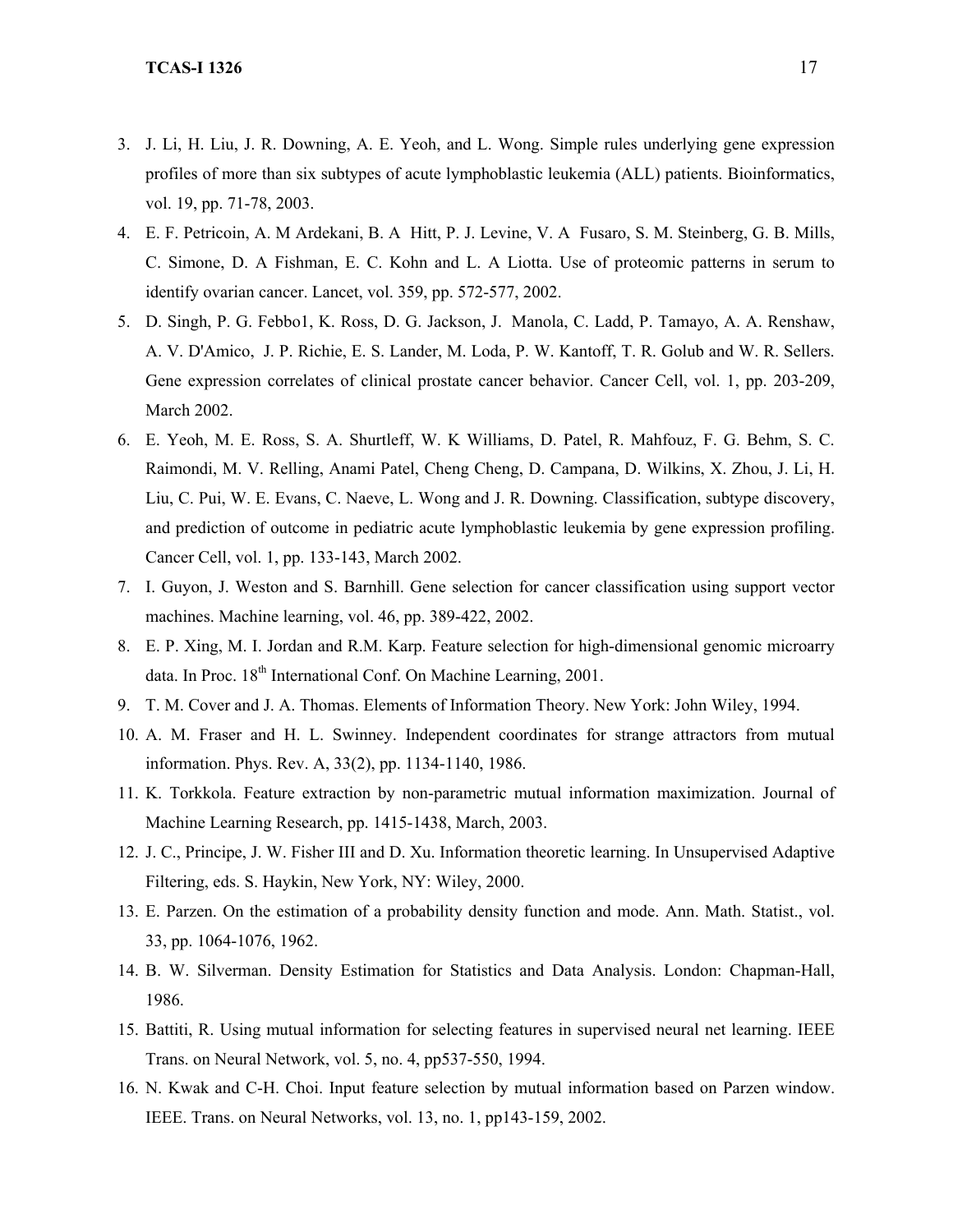- 17. J.W. Han and M. Kamber. Data Mining: Concepts and Techniques. San Meteo, Calif: Morgan Kaufmann Publishers, 2001.
- 18. T. W. S. Chow and D. Huang, Estimating the optimal features subset using efficient estimate of high dimensional mutual information, IEEE Trans. on Neural Networks, vol. 16, no. 1, pp. 213-224, January 2005.
- 19. D. Huang, T. W. S. Chow, Effective feature selection scheme using mutual information. Neurocomputing, vol. 63, pp. 325-343, August 2004.
- 20. B. Bonnlander. Nonparametric Selection of Input Variables for Connectionist Learning. Ph.D. thesis, CU-CS-812-96, University of Colorado at Boulder, 1996.
- 21. G. D., Tourassi, E. D. Frederick, M. K. Markey and C. E. Jr. Floyd, Application of the mutual information criterion for feature selection in computer-aided diagnosis. Med, Phys. vol. 28(12), pp. 2394-402, 2001.
- 22. P. A. Devijver, J. Kittler. Pattern Recognition: A Statistical Approach. Englewood Cliffs: Prentice Hall, 1982.
- 23. U. Alon, N. Barkar, D. A. Notterman, K. Gish, S. Ybarra, D. Mack, and A. J. Levine. Broad pattern of gene expression revealed by clustering analysis of tumor and normal colon tissues probed by oligonucleotide arrays. Proc. Natl. Acad. Sci. U.S.A. vol. 96(12), pp. 6745-6750, 1999.
- 24. M. Young, B. Rajagopalan, U. Lall, Estimation of mutual information using kernel density estimators. Phys. Rev. E, vol. 52, no. 3 (B), pp. 2318-2321, Sept 1995.
- 25. M. Schena, D. Shalon, R. W. Davis, and P. O. Brown, Quantitive monitoring of gene expression with a complementary DNA microarray. Science, vol. 270. pp. 467-471, 1995.
- 26. G. C. Tseng, A Comparative review of gene clustering in expression profile. In 8th International Conference on Control, Automation, Robotics and Vision (ICARCV), pp. 1320-1324, 2004.
- 27. D. Huang, Searching the Salient Features and Samples for Pattern Recognition. Ph.D. thesis, City University of Hong Kong, 2005.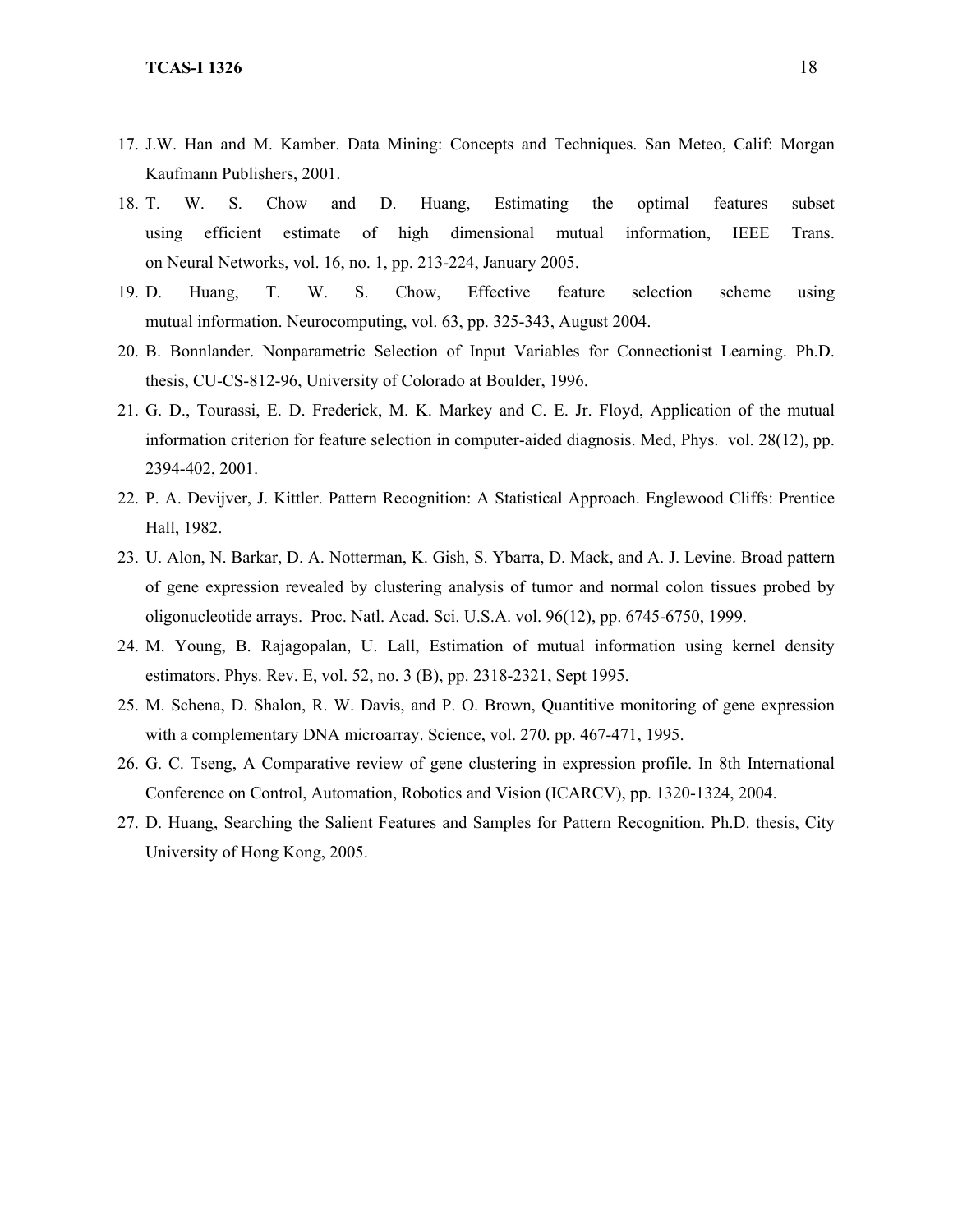

Fig. 1. The block diagram of the proposed QMIFS-GC.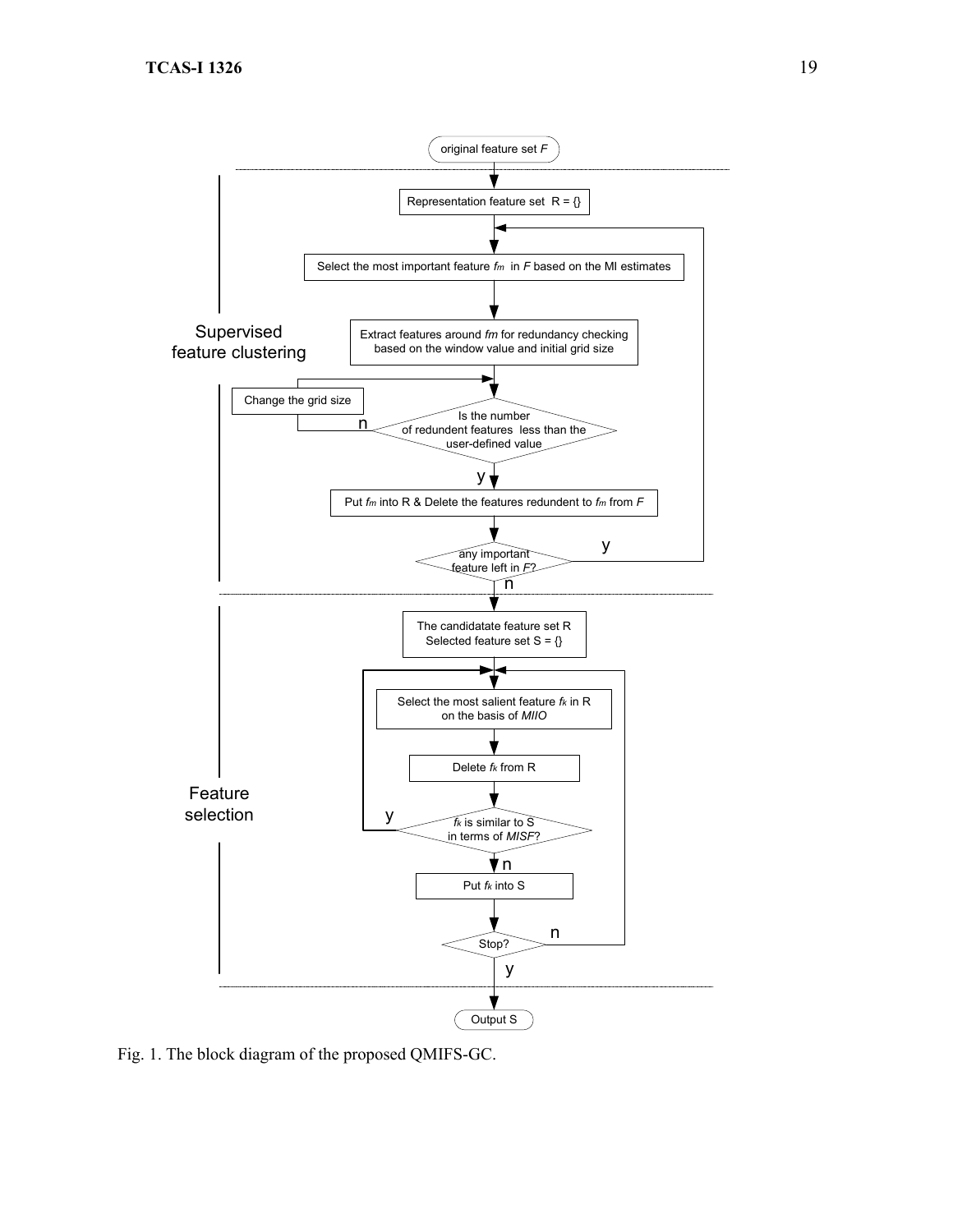

Fig. 2. Comparisons in terms of the running time on the prostate cancer classification data.



Fig. 3. The change of MIIO and the incremental MIIO with the number of the selected features on the prostate classification data.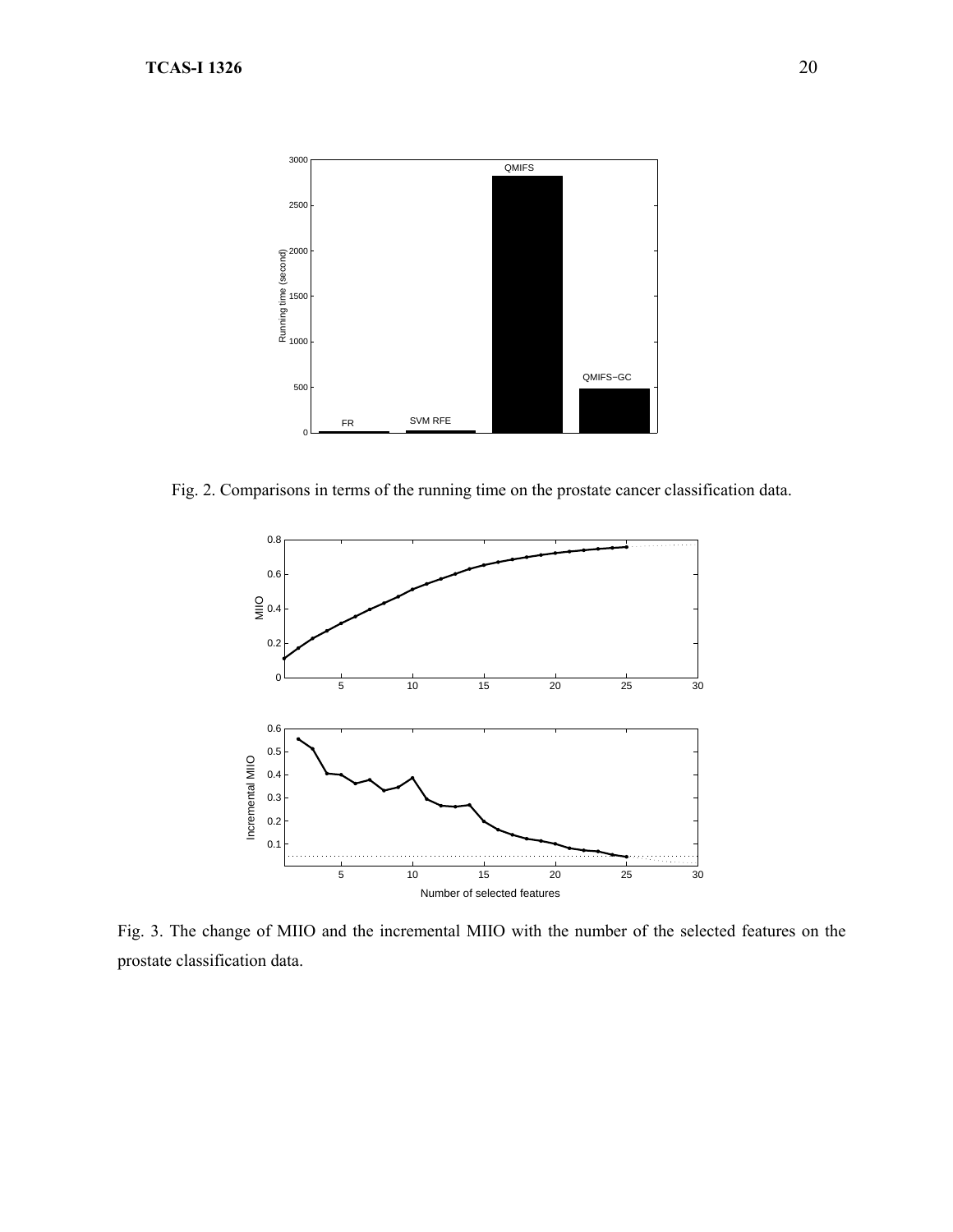

Fig. 4. Classification results of the features selected by QMIFS-GC on the prostate cancer classification data.



Fig. 5. Comparisons in terms of running time on the ALL subtype classification data.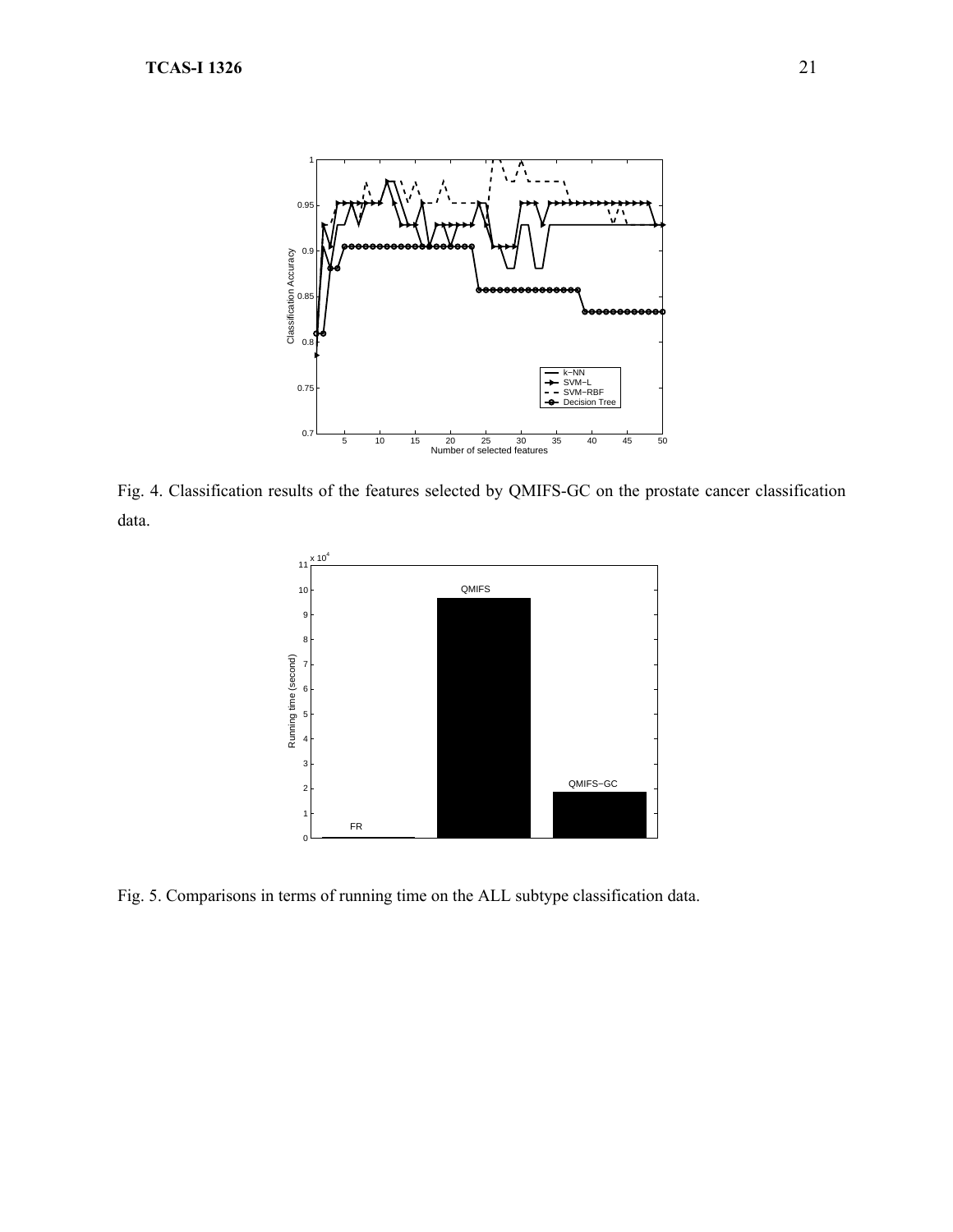

Fig. 6. The change of *MIIO* and the incremental *MIIO* with the number of the selected features on the ALL subtype classification data.



Fig. 7. Classification results of the features selected by QMIFS-GC on the ALL subtype classification data.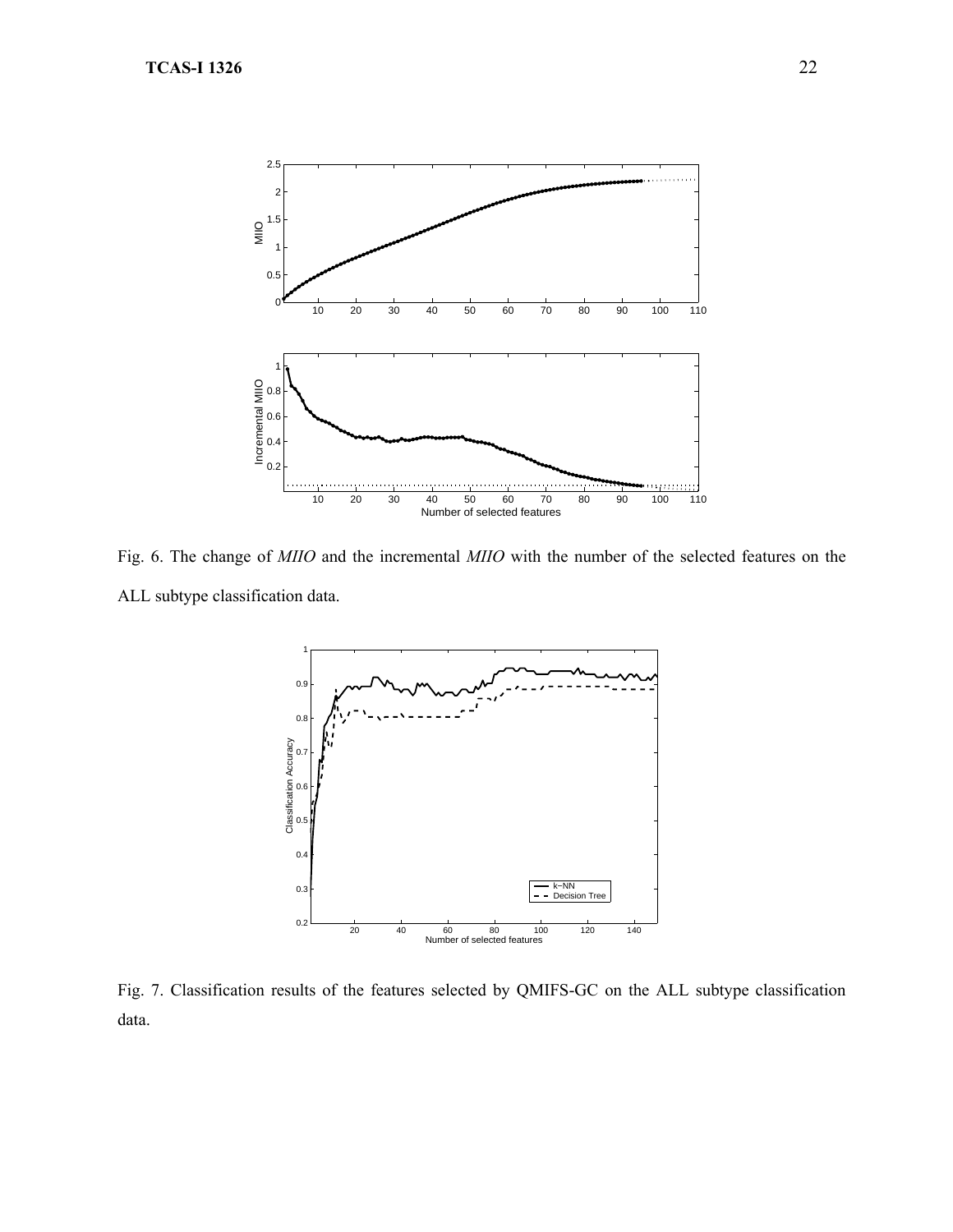| Number of selected features | <b>FR</b>      | <b>SVM-RFE</b> | <b>QMIFS</b> | QMIFS-GC |      |
|-----------------------------|----------------|----------------|--------------|----------|------|
|                             | 4              | 0.83           | 0.88         | 0.93     | 0.93 |
| $k-NN$                      | 8              | 0.83           | 0.93         | 0.95     | 0.95 |
|                             | 16             | 0.83           | 0.90         | 0.88     | 0.90 |
|                             | $\overline{4}$ | 0.78           | 0.90         | 0.95     | 0.95 |
| SVM-R                       | 8              | 0.81           | 0.93         | 0.95     | 0.95 |
|                             | 16             | 0.86           | 0.93         | 0.93     | 0.95 |
|                             | 4              | 0.76           | 0.93         | 0.95     | 0.95 |
| SVM-L                       | 8              | 0.83           | 0.93         | 0.98     | 0.98 |
|                             | 16             | 0.83           | 0.90         | 0.98     | 0.95 |
|                             | 4              | 0.76           | 0.88         | 0.88     | 0.88 |
| Decision Tree               | 8              | 0.76           | 0.81         | 0.90     | 0.90 |
|                             | 16             | 0.71           | 0.81         | 0.90     | 0.90 |

Table 1 Comparisons of classification accuracy on the prostate cancer classification dataset. The best result in each case is highlighted in bold face.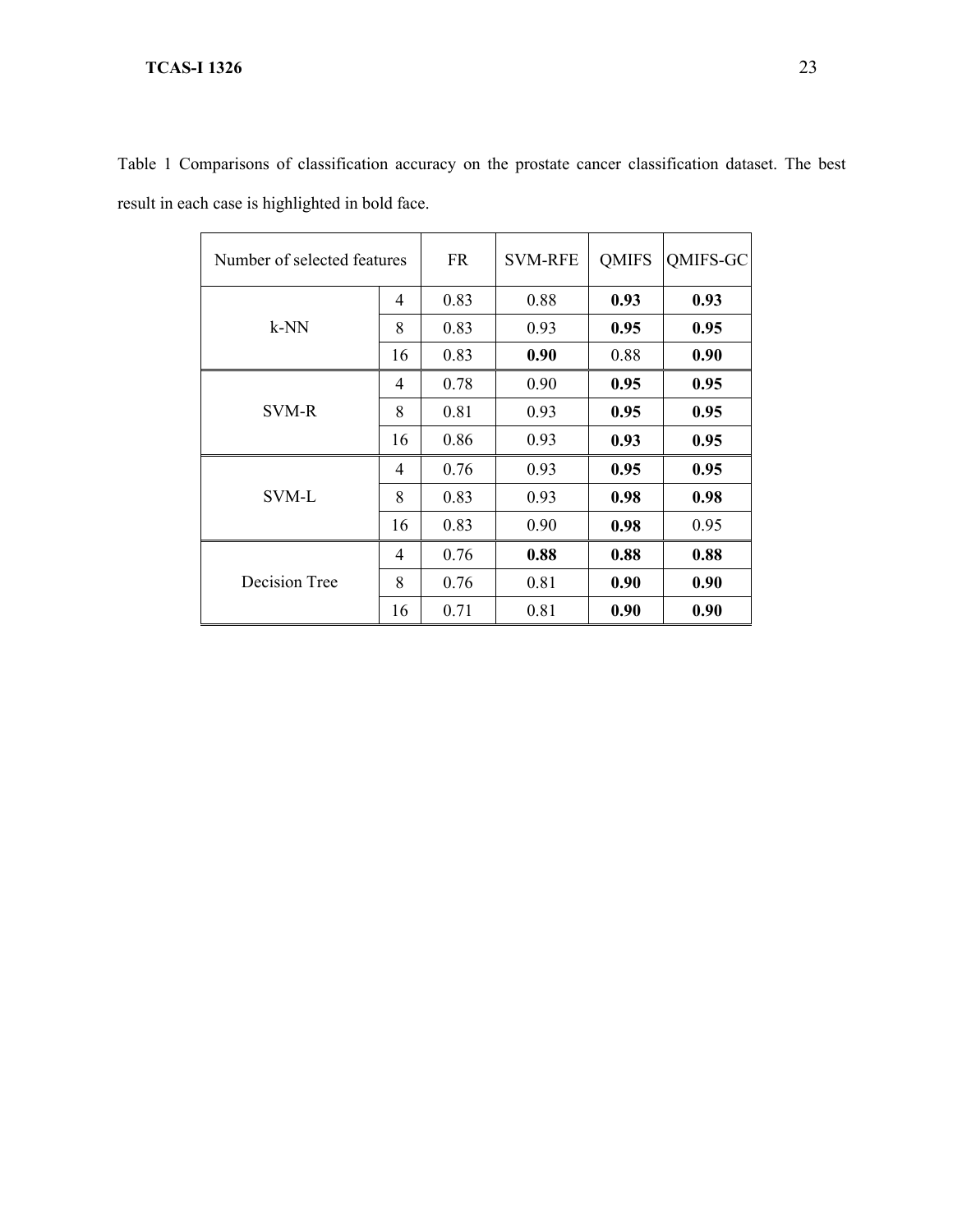| Human hepatoma mRNA for serine protease<br>X07732<br>1<br>37639 at<br>hepsin<br>2<br>M22382<br>37720 at<br>encoded) mRNA.<br>AL050152<br>3<br>38028 at<br>(from clone DKFZp586K1220)<br>AF055376<br>41504 s at<br>4<br>MAF (c-maf) mRNA.<br>5<br>Human jun-B mRNA for JUN-B protein<br>32786 at<br>X51345<br>6<br>AJ001625<br>Homo sapiens mRNA for Pex3 protein<br>36864_at<br>7<br>35644 at<br>AB014598<br>8<br>W72186 | Selection<br>Order | Reference<br>Number | GeneBank | Description                                     |
|--------------------------------------------------------------------------------------------------------------------------------------------------------------------------------------------------------------------------------------------------------------------------------------------------------------------------------------------------------------------------------------------------------------------------|--------------------|---------------------|----------|-------------------------------------------------|
|                                                                                                                                                                                                                                                                                                                                                                                                                          |                    |                     |          |                                                 |
|                                                                                                                                                                                                                                                                                                                                                                                                                          |                    |                     |          | Human mitochondrial matrix protein P1 (nuclear  |
|                                                                                                                                                                                                                                                                                                                                                                                                                          |                    |                     |          | Homo sapiens mRNA; cDNA DKFZp586K1220           |
|                                                                                                                                                                                                                                                                                                                                                                                                                          |                    |                     |          | Homo sapiens short form transcription factor C- |
|                                                                                                                                                                                                                                                                                                                                                                                                                          |                    |                     |          |                                                 |
|                                                                                                                                                                                                                                                                                                                                                                                                                          |                    |                     |          |                                                 |
|                                                                                                                                                                                                                                                                                                                                                                                                                          |                    |                     |          | Homo sapiens mRNA for KIAA0698 protein.         |
|                                                                                                                                                                                                                                                                                                                                                                                                                          |                    | 38087_s_at          |          | zd69b10.s1 Homo sapiens cDNA.                   |

Table 2 The gene selection result of QMIFS-GC on the prostate cancer classification dataset. GAN represents the gene accession number.

Table 3 Comparisons of classification accuracy on the ALL subtype classification dataset. The best result in each case is highlighted in bold face.

| Number of selected features |    | <b>FR</b> | <b>QMIFS</b> | QMIFS-GC |
|-----------------------------|----|-----------|--------------|----------|
| $k-NN$                      | 4  | 0.46      | 0.57         | 0.57     |
|                             | 8  | 0.74      | 0.79         | 0.79     |
|                             | 16 | 0.73      | 0.88         | 0.88     |
|                             | 32 | 0.72      | 0.89         | 0.90     |
|                             | 4  | 0.43      | 0.58         | 0.58     |
| Decision Tree               | 8  | 0.71      | 0.76         | 0.76     |
|                             | 16 | 0.72      | 0.79         | 0.79     |
|                             | 32 | 0.76      | 0.79         | 0.79     |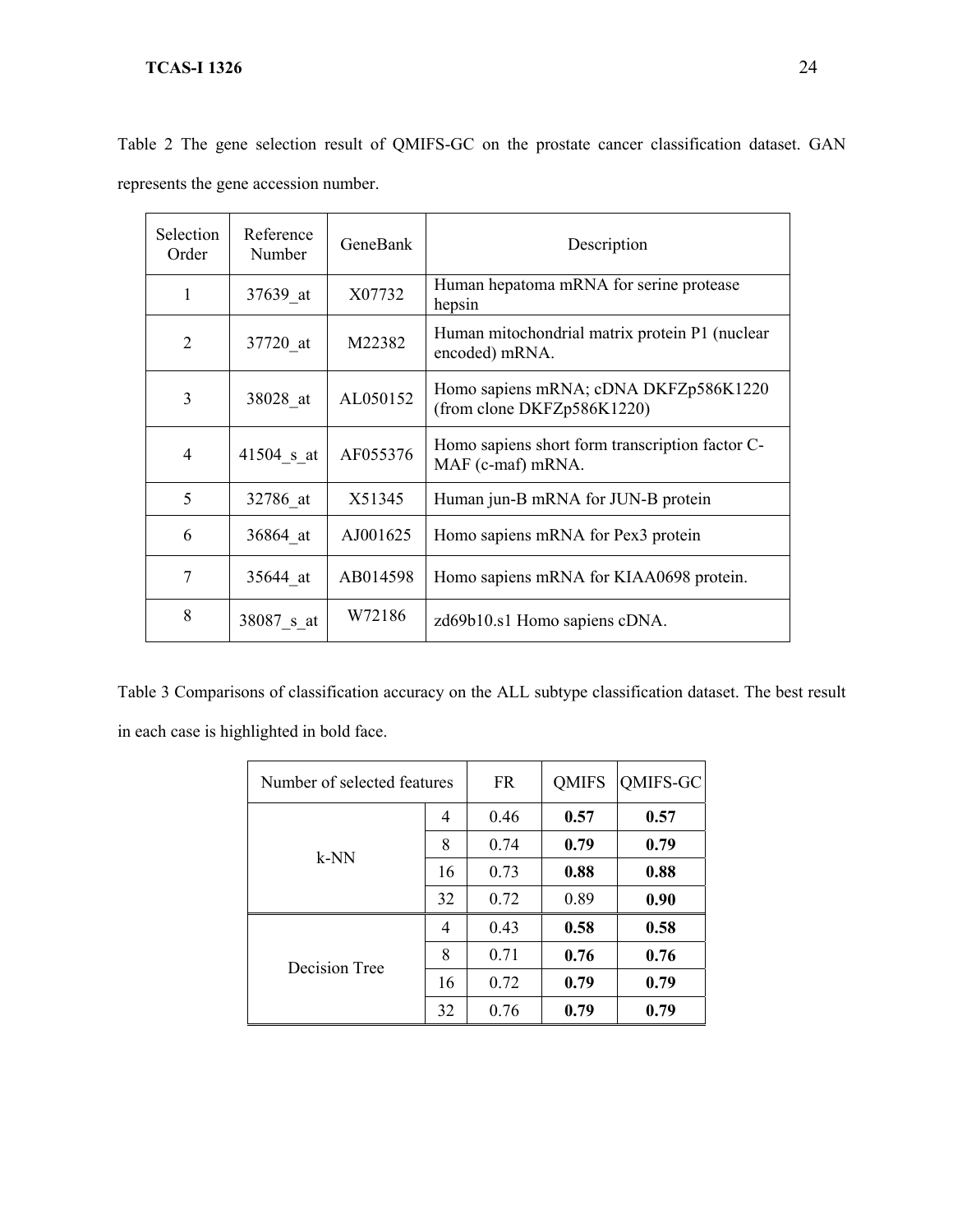Table 4. Comparisons between QMIFS-GC and the methods mentioned in [6]. The numbers listed in this table are classification accuracy. To evaluate a gene selection method, binary classification schemes for each subtype are constructed by using 50 genes determined by that gene selection method. The details about this classification scheme can be found in [6]. (a) The results of SVM. (b) The results of *k*-NN rule.

|            | QMIFS-GC | Chi sq | <b>CFS</b> | T-stats | SOM/DAV |
|------------|----------|--------|------------|---------|---------|
| T-ALL      | 1.00     | 1.00   | 1.00       | 1.00    | 1.00    |
| $E2A-PBX1$ | 1.00     | 1.00   | 1.00       | 1.00    | 1.00    |
| TEL-AML1   | 0.98     | 0.99   | 0.99       | 0.98    | 0.97    |
| BCR-ABL    | 0.97     | 0.95   | 0.97       | 0.94    | 0.97    |
| MLL.       | 0.96     | 1.00   | 0.98       | 1.00    | 0.97    |
| H > 50     | 0.97     | 0.96   | 0.96       | 0.96    | 0.95    |

(b)

|            | QMIFS-GC | Chi sq | <b>CFS</b> | T-stats | SOM/DAV |
|------------|----------|--------|------------|---------|---------|
| T-ALL      | 1.00     | 1.00   | 1.00       | 1.00    | 1.00    |
| $E2A-PBY1$ | 1.00     | 1.00   | 1.00       | 1.00    | 1.00    |
| TEL-AML1   | 0.98     | 0.98   | 0.98       | 0.99    | 1.00    |
| BCR-ABL    | 0.97     | 0.94   | 0.97       | 0.95    | 0.93    |
| MLL        | 0.96     | 1.00   | 0.98       | 0.95    | 1.00    |
| H > 50     | 0.97     | 0.98   | 0.96       | 0.94    | 0.98    |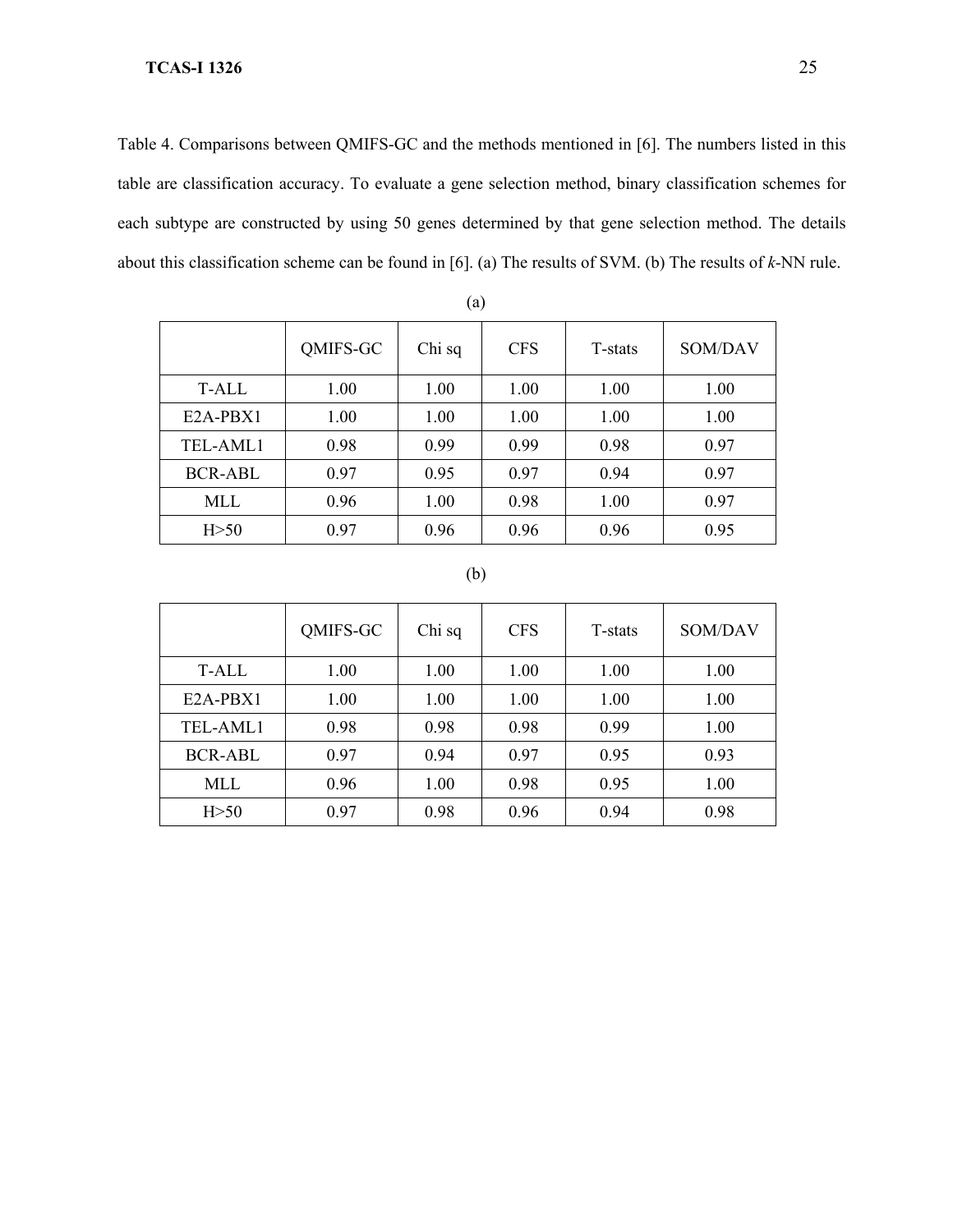|  |  |                                       |  |  |  | Table 5. The gene selection results of QMIFS-GC on the ALL subtype classification dataset. GAN |  |
|--|--|---------------------------------------|--|--|--|------------------------------------------------------------------------------------------------|--|
|  |  | represents the gene accession number. |  |  |  |                                                                                                |  |

| Selection<br>Order | Reference<br>Number | <b>GAN</b> | Description                                                             |  |  |
|--------------------|---------------------|------------|-------------------------------------------------------------------------|--|--|
| $\mathbf{1}$       | 1077 at             | M29474     | Human recombination activating protein (RAG-1) gene.                    |  |  |
| $\overline{2}$     | 36239 at            | Z49194     | H.sapiens mRNA for oct-binding factor.                                  |  |  |
| 3                  | 41442_at            | AB010419   | Homo sapiens mRNA for MTG8-related protein<br>MTG16a.                   |  |  |
| $\overline{4}$     | 38319 at            | AA919102   | Homo sapiens cDNA.                                                      |  |  |
| 5                  | 36937 s at          | U90878     | Homo sapiens carboxyl terminal LIM domain protein<br>(CLIM1) mRNA.      |  |  |
| 6                  | 35614 at            | AB012124   | Homo sapiens TCFL5 mRNA for transcription factor-<br>like 5.            |  |  |
| $\tau$             | 38968 at            | AB005047   | Homo sapiens mRNA for SH3 binding protein.                              |  |  |
| 8                  | 36985 at            | X17025     | Human homolog of yeast IPP isomerase.                                   |  |  |
| 9                  | 38518 at            | Y18004     | Homo sapiens mRNA for SCML2 protein.                                    |  |  |
| 10                 | 41097 at,           | AF002999   | Homo sapiens TTAGGG repeat binding factor 2.                            |  |  |
| 11                 | 33355 at            | AL049381   | Homo sapiens mRNA; cDNA DKFZp586J2118 (from<br>clone DKFZp586J2118).    |  |  |
| 12                 | 38596 i at          | D50402     | Human mRNA for NRAMP1.                                                  |  |  |
| 13                 | 36620 at            | X02317     | Human mRNA for Cu/Zn superoxide dismutase                               |  |  |
| 14                 | 38242 at            | AF068180   | Homo sapiens B cell linker protein BLNK mRNA,<br>alternatively spliced. |  |  |
| 15                 | 39728 at            | J03909     | Human gamma-interferon-inducible protein (IP-30)<br>mRNA.               |  |  |
| 16                 | 38652_at            | AF070644   | Homo sapiens clone 24742 mRNA sequence.                                 |  |  |
| 17                 | 39878 at            | AI524125   | Homo sapiens cDNA.                                                      |  |  |
| 18                 | 2087 s at           | D21254     | Human mRNA for OB-cadherin-1.                                           |  |  |
| 19                 | 37344 at            | X62744     | Human RING6 mRNA for HLA class II alpha chain-<br>like product.         |  |  |
| 20                 | 35974 at            | U10485     | Human lymphoid-restricted membrane protein (Jaw1)<br>mRNA.              |  |  |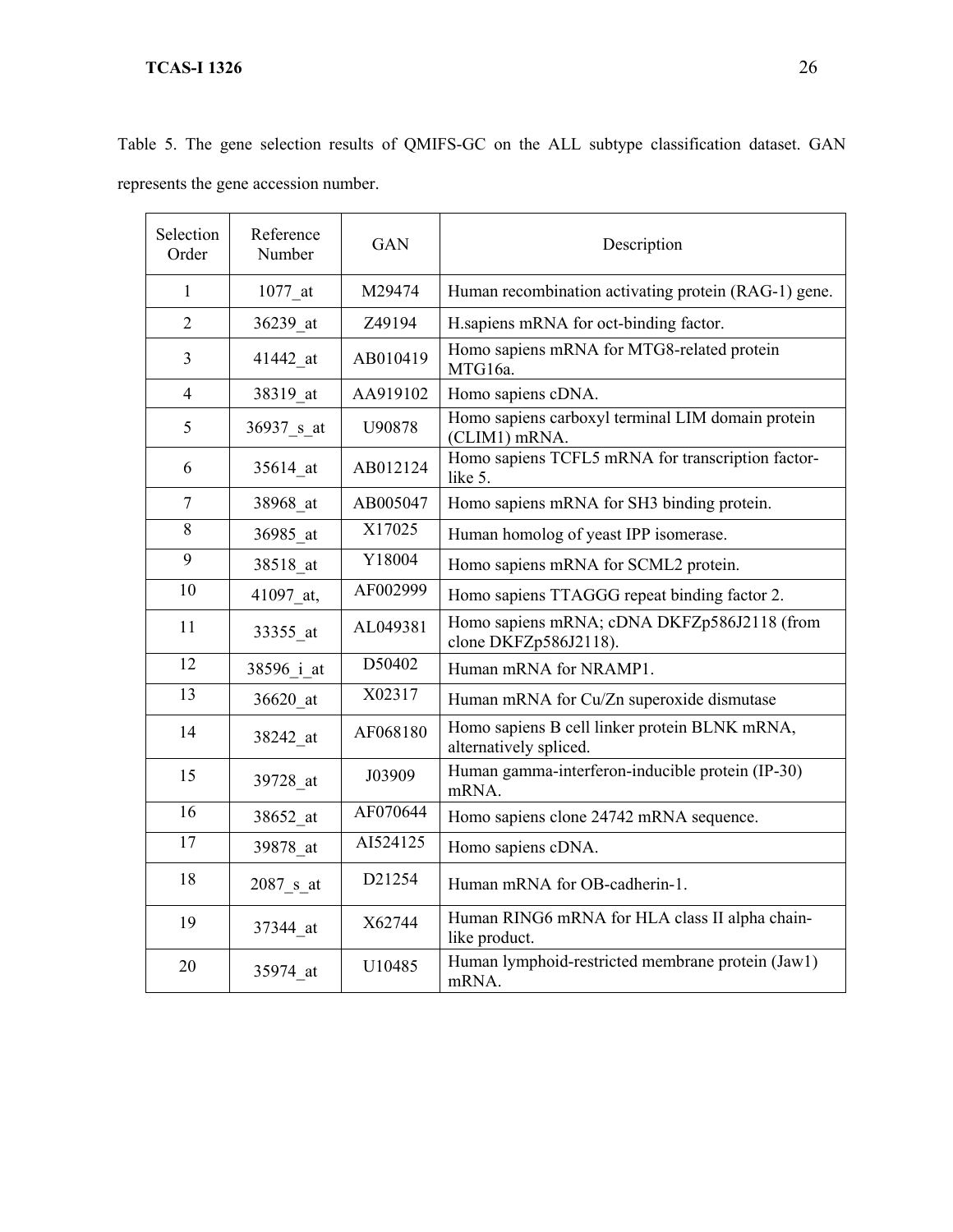Table 6. Comparisons on other cancer classification problems. In the columns for listing best classification accuracy, the left value is the best classification accuracy of top 50 feature subsets, and the right value is the smallest size of the feature subsets with the best classification accuracy. The running time of QMIFS and QMIFS-GC is the time for them selecting 50 features.

| Feature<br>selection<br>methodology | Running time        | Best classification accuracy |              |          |         |  |  |  |
|-------------------------------------|---------------------|------------------------------|--------------|----------|---------|--|--|--|
|                                     | (second)            | $k$ -NN                      | <b>SVM-R</b> | SVM-L    | DT      |  |  |  |
| ovarian cancer classification       |                     |                              |              |          |         |  |  |  |
| <b>FR</b>                           | 46                  | 0.99; 26                     | 0.98; 9      | 1.00; 22 | 0.96;10 |  |  |  |
| <b>SVM RFE</b>                      | 351                 | 1.00; 8                      | 1.00; 4      | 1.00; 4  | 0.96; 4 |  |  |  |
| <b>QMIFS</b>                        | $2.0 \times 10^{4}$ | 1.00; 3                      | 1.00; 3      | 1.00; 3  | 0.99; 3 |  |  |  |
| QMIFS-GC                            | $1.3 \times 10^{3}$ | 1.00; 3                      | 1.00; 3      | 1.00; 3  | 0.99; 3 |  |  |  |
| colon cancer classification         |                     |                              |              |          |         |  |  |  |
| <b>FR</b>                           | 1.2                 | 0.76; 3                      | 0.86; 4      | 0.90; 12 | 0.81; 8 |  |  |  |
| <b>SVM RFE</b>                      | 3.5                 | 0.86; 8                      | 0.90; 8      | 0.81; 8  | 0.76; 8 |  |  |  |
| <b>QMIFS</b>                        | 211.6               | 0.86; 3                      | 0.90; 9      | 0.95; 9  | 0.81; 3 |  |  |  |
| QMIFS-GC                            | 81.1                | 0.90; 11                     | 0.95; 11     | 0.90; 3  | 0.81; 3 |  |  |  |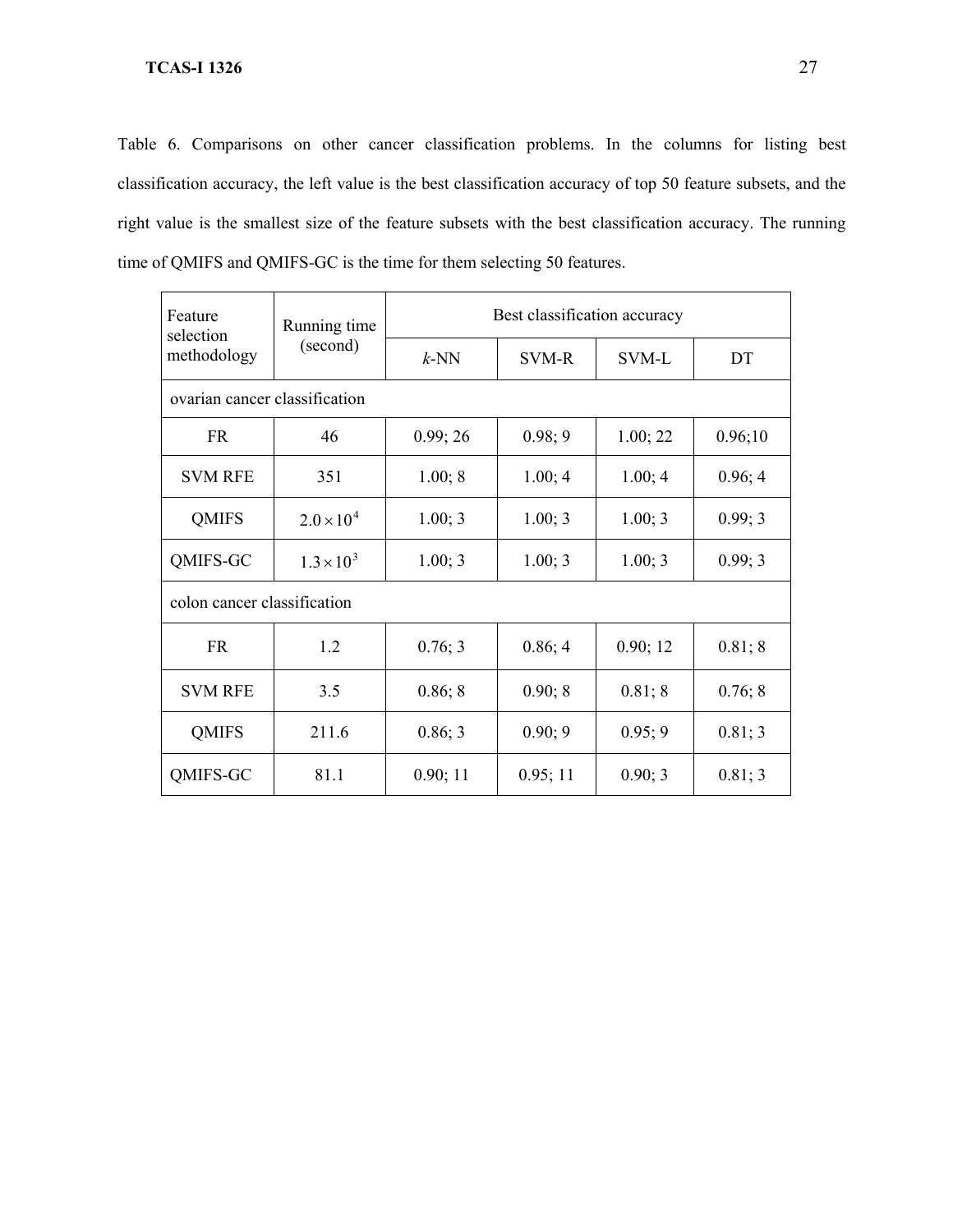# **Response to the Editors and the Reviewers**

We would like to thank the Editors and the Reviewers' comments, which are most useful in making this manuscript into a better quality. We believe that this revised paper is now in a much better format for publication.

We have gone through all the comments carefully and have made appropriate amendments accordingly. Below, these amendments are listed.

1) **Comment**: In my experience, WEKA GUI does have memory limitation. However, we can avoid this problem by entering the command line mode. Hence, if possible, I still hope the authors could make some comparisons with WEKA package in the feature selection process.

In WEKA, there are several typical feature selection methods, such as consistency-based method, and correlation-based one. In the study, we did compare the proposed MI based method with those in WEKA and other MI based ones in great detail by using the conventional data. However, the discussions of this type are beyond the scope of this paper in which the microarray type data are focused on. Thus, in the revised manuscript, we added the following explanation and a new reference 27.

*"Detailed discussion on MI, especially the advantages of MI over other feature selection criteria, such as consistency and correlation-based feature selection, has been thoroughly discussed and can be referred to [11, 12, 15, 18, 21, 27]."* (Page 4)

2) **Comment**: From references 18 and 19, we know the authors have two accepted papers related to the mutual information. Due to not yet being able to access for these two papers, please attach them to reviewers and point out this manuscript's novelty compared with the mentioned two papers.

We have revised the reference 18 and 19, because they have been recently published and can be accessed from Internet.

Also, the main novelty of this study is the grid-based algorithm for eliminating the redundancy (detailed in Section 3). With this algorithm, the computational difficulty of the typical MI based methods (including the ones developed in the reference 18 and 19)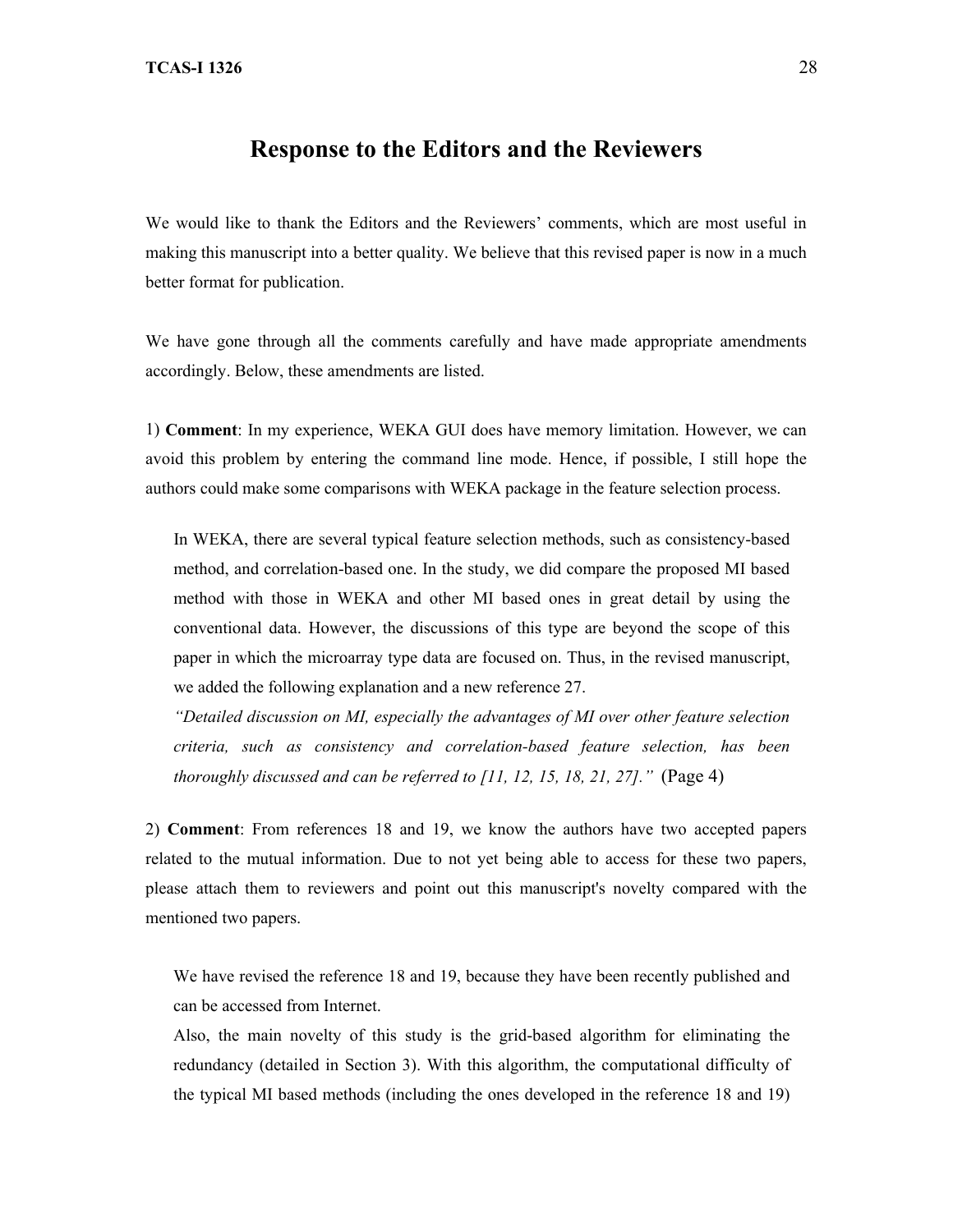is efficiently addressed. In the revised manuscript, the following lines are added in page 4.

*"…it is worth noting that these MI based methods employ a forward feature searching process, in which the computational complexity is O(M2 ), where M is the number of the given features. Obviously, it is very difficult to apply these methods directly to explore the huge gene space in a microarray type dataset.* " (Page 4)

3) **Comment:** In experimental 2, we know that the classifier is used to distinguish six ALL subtypes. Please list the individual accuracy for each subtype. In addition, from reference 3 content, we can see that the total accuracy for the same problem is 92.8%~94.6% (104/112, 106/112). It is better than this paper's best prediction result 90%. I know the present comparison is not fair (one is the hierarchical two-classes classification problem, another is multi-classes classification problem). Based on the same type classifier, please do more simulations for comparison.

To compare the proposed method with those mentioned in the reference 6, we added new experimental results in Table 4. In order to perform a fair comparison, we constructed classifiers in a way adopted in that reference.

4) **Comment:** a variety of methods have been developed that partition genes or samples into groups, or clusters, with maximum similarity, thus enabling the identification of gene signatures or informative gene subsets. It is better if the authors are able to give more explanations why their proposed method works better than the comparative methods on the test sets according to the biological meanings and/or discoveries of the clusters, selected genes, and features. Biological experts concern on biological meanings.

More discussions about the gene clustering methods are added in page 3 as following. *"Also, different clustering methods are developed for gene selection [26]. This type of methods is generally very computationally demanding because they require determining a large amount of similarity between genes. The determination of the number of clusters (i.e., the number of the selected genes) is also problem dependent and has always been computationally tough."*